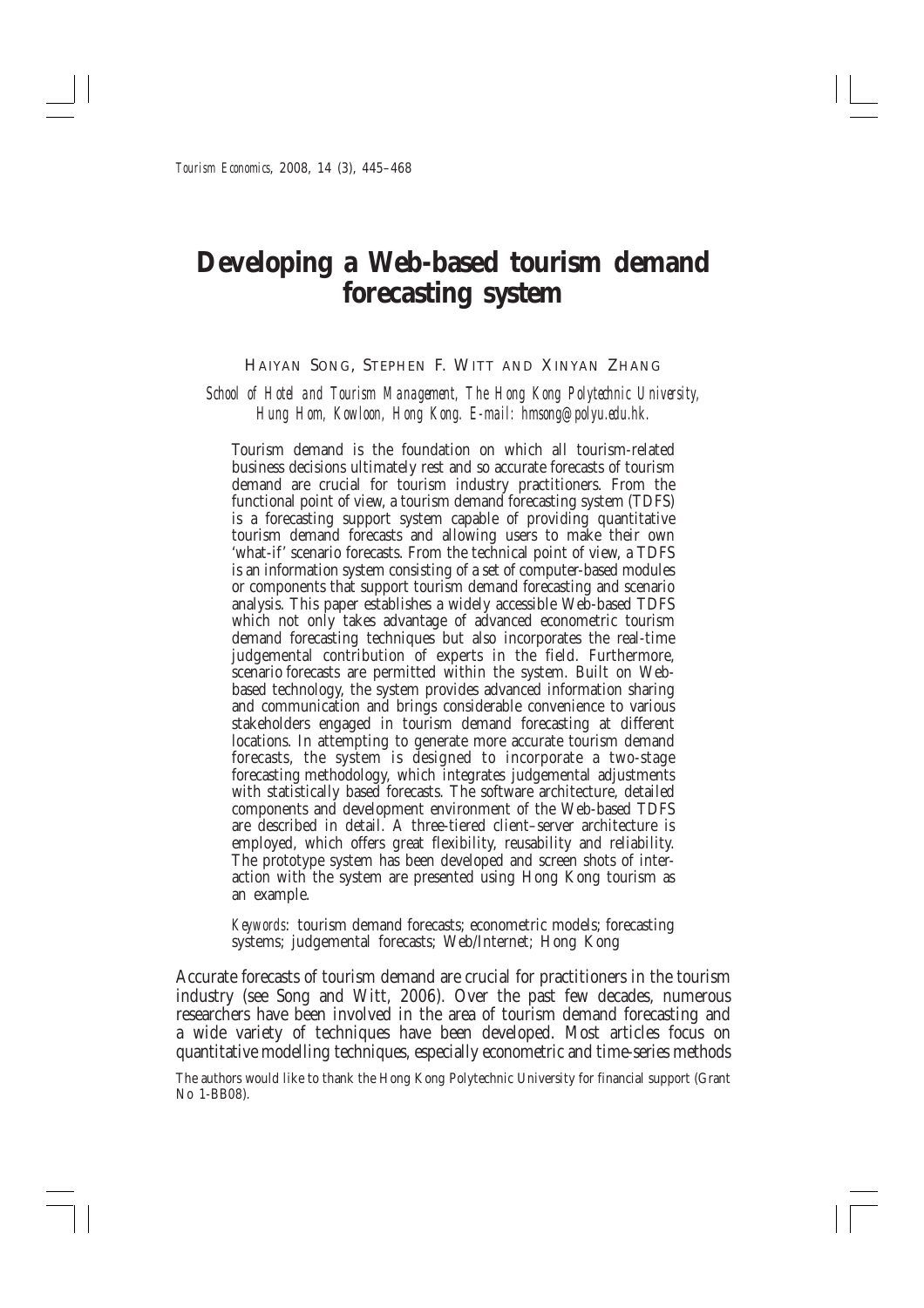(for detailed reviews of the tourism demand forecasting literature see Witt and Witt, 1995; Li et al, 2005). Many advanced quantitative tourism demand forecasting models have therefore been developed in the academic literature, but practitioners usually have little interest in scholarly journals and so either are not familiar with modern forecasting methods, or do not have the time to be involved in the design and development of advanced models to generate more accurate forecasts. For practitioners, one way of achieving more accurate forecasts is through a specialized forecasting system. The development of such systems is expensive and they often suffer from the limitations of individual knowledge, absence of expert opinion, etc. A new kind of forecasting system which is generally accessible and which can facilitate the transfer of information and knowledge from experts in tourism forecasting to practitioners in the tourism industry is highly desirable.

Statistical methods tend to produce acceptable forecasts on the basis of adequate data. However, special events or conditions in origins or destinations which are not incorporated in statistically based models may inevitably render such forecasts of tourism demand inappropriate. Experts' opinion adjustments to statistically based forecasts on the basis of specialized knowledge can result in improved accuracy. Many published studies also suggest that a combination of quantitative and qualitative techniques is often the best approach in forecasting future events (Archer, 1980; Edgell et al, 1980; Armstrong and Collopy, 1998; Goodwin, 2005; Fildes et al, 2006). Thus, a tourism demand forecasting system (TDFS) which captures both statistical factors and judgemental factors is highly desirable.

The current study aims to establish a Web-based TDFS, which not only integrates the advantages of modern forecasting methods and the scenario analysis, but also allows for a prompt judgemental contribution from a wide range of experts. At the functional level, a TDFS is a forecasting support system that is capable of providing quantitative tourism demand forecasts and allowing users to perform scenario analyses or make their own 'what-if' forecasts. Scenario analysis is an important and systematic method of studying the future, which incorporates uncertainty by including alternative future values for the influencing factors. At the technical level, a TDFS can be defined as an information system consisting of a set of computer-based modules or components that support tourism demand forecasting and scenario analysis. A Web-based TDFS, specifically, is a computerized information system that delivers tourism demand forecasts and provides decision support to policymakers and business strategists via a Web browser. Such a system facilitates information sharing and communication, and brings considerable convenience to various users engaged in tourism demand forecasting at different locations. The Web has become a ubiquitous and cost-effective communication medium for gathering and sharing information. Over the past decade, Web-based technology has evolved very rapidly. There are many Web-based applications developed for various design and decision making problems, such as mechanical design and manufacturing (Huang and Mak, 1999; Huang et al, 2001), collaborative research and development (Huang et al, 2003; Xu and Liu, 2003), hydrological forecasting (Dawson et al, 2007; Li et al, 2006) and product price forecasting (Zhang et al. 2005). However, there is almost no research on Webbased TDFSs. The exception is a study by Patelis *et al* (2005), who proposed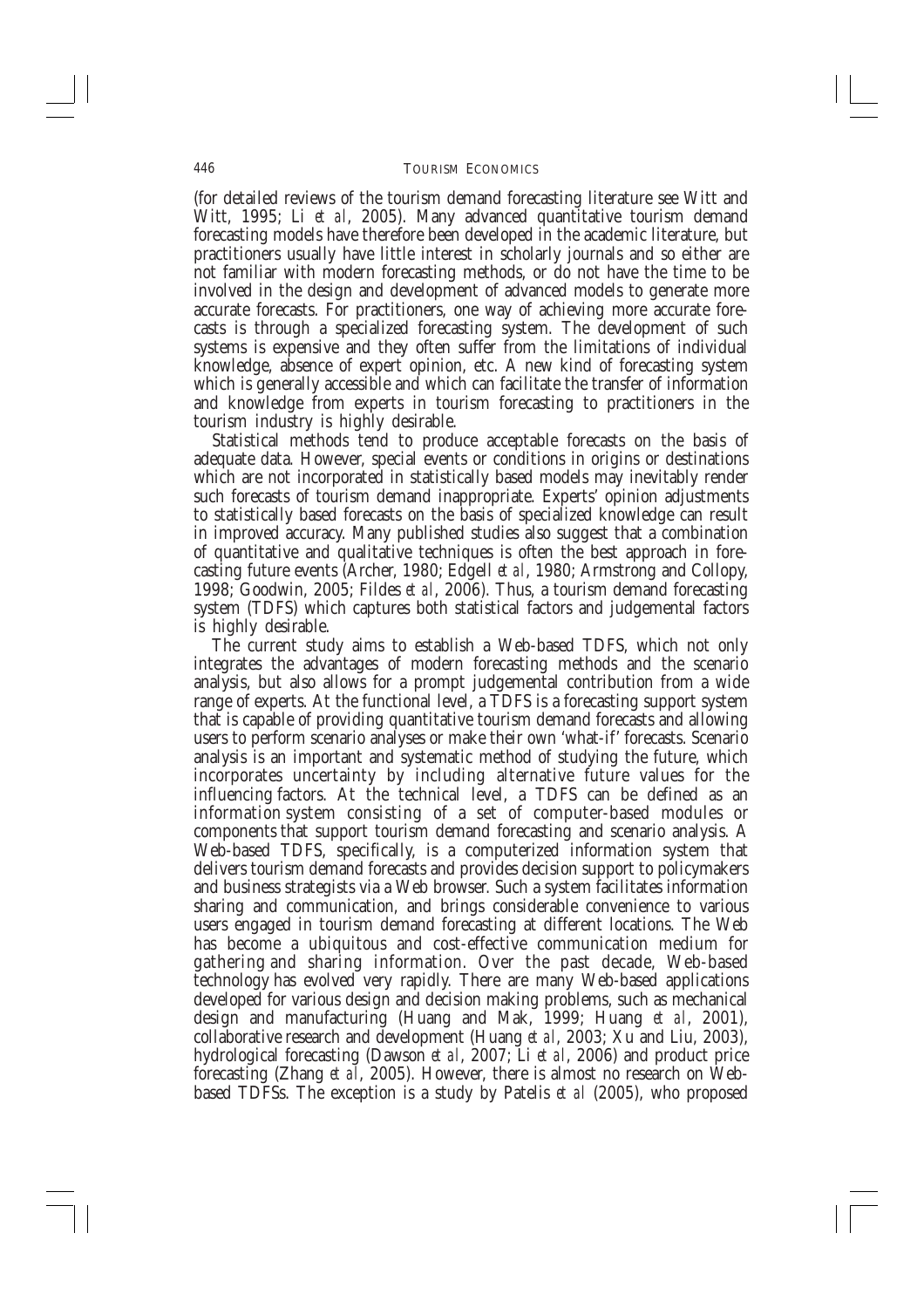a TDFS within an e-government environment where government information was published via the Internet (see the section on forecasting systems). The Web-based environment is starting to emerge as an important development and delivery platform for TDFSs.

The unique contributions of this study are: it provides a widely accessible Web-based TDFS; the statistical forecasts are based on modern econometrics; the TDFS incorporates rapid judgemental adjustments to the statistically based forecasts; and users can carry out scenario analyses.

The rest of this paper is organized as follows. The next section gives an overview of the Web-based TDFS as applied to the specific example of Hong Kong tourism. Then, the related literature on tourism demand forecasting, forecasting systems and Web-based forecasting services are reviewed. This is followed by a description of the two-stage forecasting methodology employed by the Web-based TDFS. Specifically, statistical forecasts produced at the initial quantitative forecasting stage are adjusted judgementally by experts at the second stage. The system architecture, along with specifics about its six main components, is then presented, followed by an illustration of the implementation and use of the system by including detailed screen shots of interaction with the Web-based TDFS. The paper concludes by identifying possible future directions for research.

## **Web-based TDFS**

### Background: Hong Kong tourism

Tourism is the second largest foreign currency earner of the Hong Kong economy. The income generated from inbound tourism contributed 8% to the Hong Kong gross domestic product (GDP) in 2006, representing a growth of 11% over 2005. International tourist arrivals in 2006 reached 25 million, an increase of 8% compared with 2005. Although the tourism industry has played an ever-increasing role in the generation of wealth and employment in Hong Kong, it also faces the critical problem of creating and maintaining a sustainable competitive advantage in an environment of increased globalization and economic integration in Asia. In particular, Hong Kong will have to compete for international tourists with such destinations as Singapore, Taiwan and Thailand. In order to respond effectively to this challenge, policymakers and businesses need all the support they can get to be aware of the comparative position of the industry in the region in their policy formulation and decision making. A tourism demand forecasting system (TDFS) can provide this much needed support.

#### Overview

The basic aim of this TDFS is to provide forecasts based on economic theory that postulates the relationship between the demand for Hong Kong tourism and its influencing factors. The specific forecasting outputs of the system include quarterly forecasts of: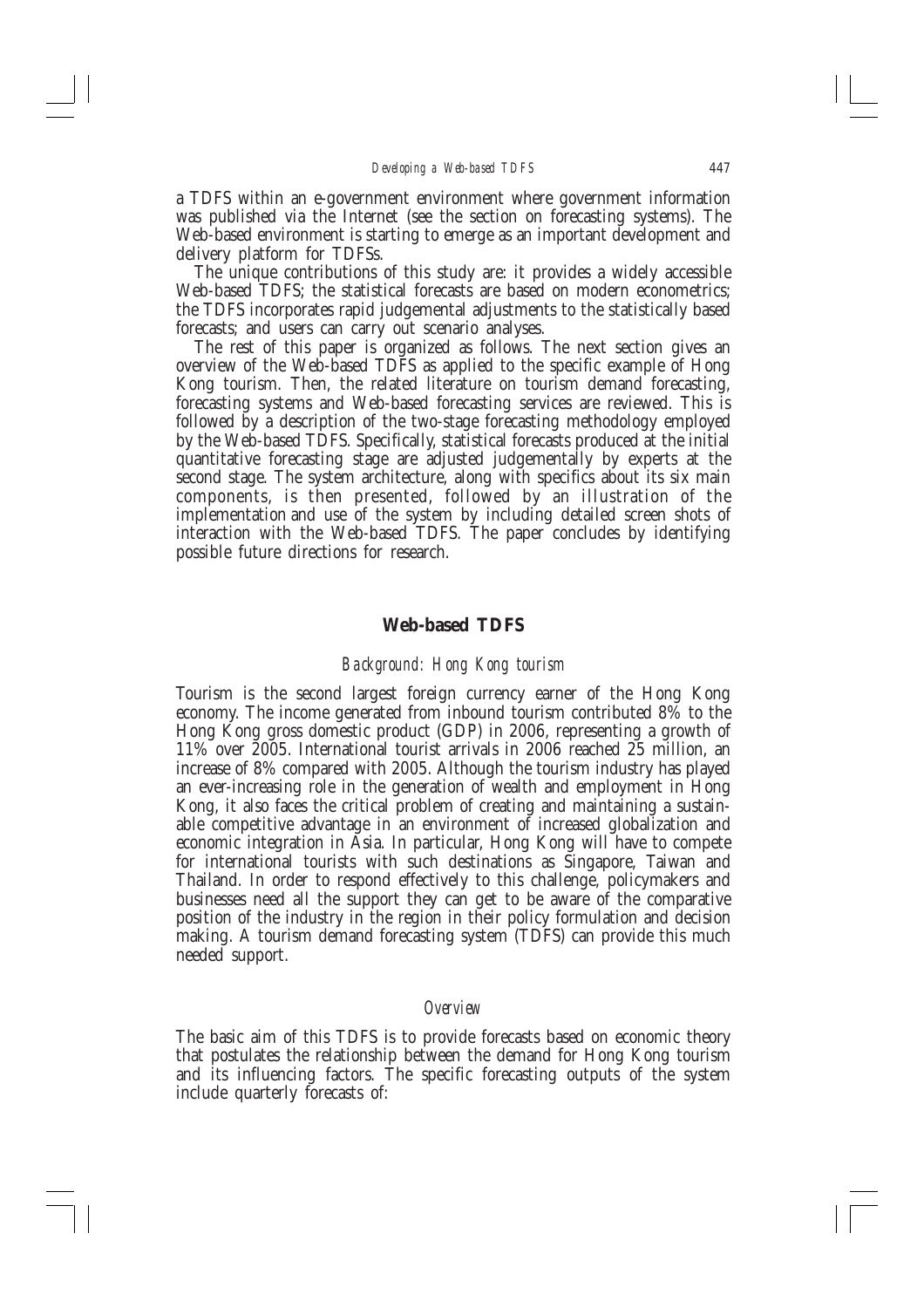- tourist arrivals by source markets up to 10 years ahead
- tourist expenditures by source markets up to 10 years ahead  $\bullet$
- demand for hotel rooms by source markets and by room types up to 5 years ahead
- tourist expenditure on accommodation, retail products, restaurant meals and transportation by source markets up to 5 years ahead
- Hong Kong outbound tourism flows to key destinations up to 5 years ahead

Several national/regional tourism organizations and international organizations (World Tourism Organization, World Travel and Tourism Council and Pacific Asia Travel Association) have developed their own tourism forecasting systems which provide useful information for policymakers at various levels. For example, in Scotland, VisitScotland designs and uses a complex scenario planning process as a framing device for the possible future of the regional tourism industry. The process is constructed based on a scenario-planning group, environmental scanning (a qualitative process for capturing future events) and the MOFFAT model, which integrates structural time-series forecasting with quantifiable forecasts from a computable general equilibrium model (Yeoman and McMahon-Beattie, 2005). Other countries, such as New Zealand (Ministry of Tourism) and Australia (Tourism Forecasting Council), generate tourism forecasts through a process which involves combining quantitative forecasts and judgemental adjustment. Specifically, the New Zealand tourism forecasts are generated by modifying the initial quantitative forecasts through judgemental adjustment during a Delphi meeting (Ministry of Tourism, New Zealand, 2006). In the case of Australia, the Tourism Forecasting Council produces tourism forecasts which are obtained by initially generating econometric forecasts which are then examined, and may be further adjusted, by a technical committee (Organization for Economic Co-operation and Development, 2003).

The forecasts given by these systems normally can be accessed by users via the Internet through various downloadable reports or Web pages with forecasting results, although the systems themselves are inaccessible to users outside the forecasting team and therefore cannot be used interactively by practitioners. The Web-based TDFS proposed in this paper is, by contrast, widely accessible and interactive (rather than just informational) and permits subscribers to carry out scenario analyses.

The TDFS proposed in this paper will provide a useful source of information for the following stakeholders:

- Government offices responsible for tourism policymaking and implementation.
- Business executives in the travel, hotel, catering, retail and other tourismrelated sectors.
- Planning and marketing agencies/departments of various tourism sectors.
- Consultancy firms focusing on tourism.  $\bullet$
- Education and research establishments focusing on tourism.

Figure 1 illustrates the conceptual architecture of the Web-based TDFS at a high level. Its engine resides in a Web server and it is capable of using data (local and remote) and statistical forecasting models, facilitating judgemental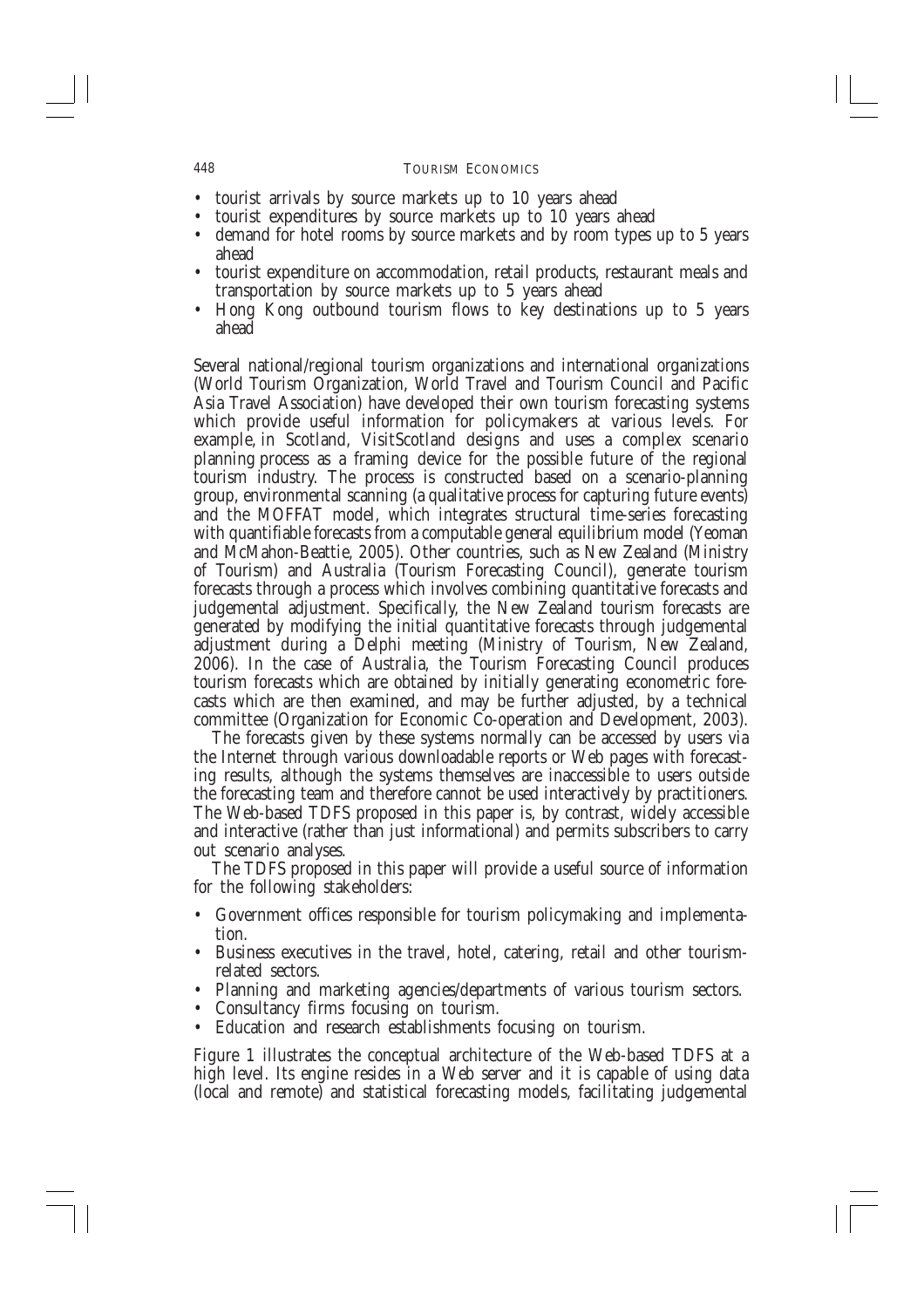

Figure 1. Conceptual architecture for the Web-based TDFS.

adjustments to the statistical forecasts and enabling scenario analyses which provide sensitivity studies on the parameters for a variety of scenarios. These scenarios are plausible predictions that are produced by integrating the statistical forecasting models and different user requests. User requests are initiated from within a Web browser and are responded to by the system. Users with different permissions under different service levels are identified and managed by the security management module (Figure 1).

The TDFS is implemented as a Web-based, distributed computing system as opposed to a stand-alone one for the following reasons:

- Ease of use users are familiar with Web browsers so it is very easy to feel comfortable with the application user interfaces. In addition, the Web-based system is platform independent and provides easy access from anywhere.
- Easy to update the Web-based system is easily upgradeable with no costs or burden to the clients. Normally, the forecasting models are continuously updated as new data and models become available.
- Cheap solution  $-$  the Web-based system is a cheaper solution than buying expensive forecasting packages and it does not require special and expensive software or hardware. The user can stop using the application at any time, so he or she is not trapped in the investment.
- Improved collaboration among stakeholders all stakeholders are able to use open standard Web browsers to access this system, regardless of where they are and when they start, and are allowed to interact with each other through the system. Hence, the sharing of information among stakeholders could be improved. Also, the Web-based system is capable of providing significant convenience to multiple experts, allowing them to make real-time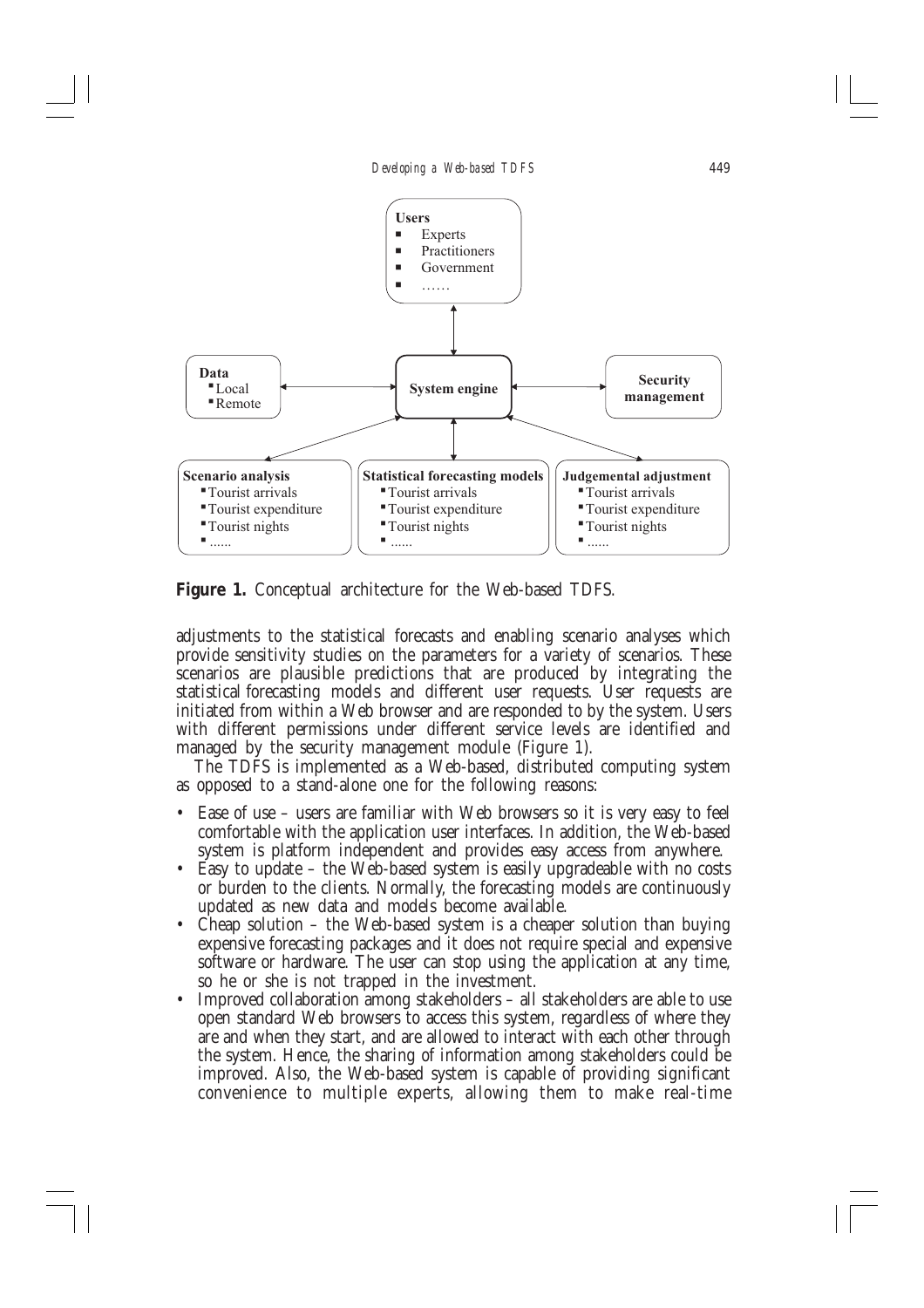judgemental adjustments to the statistical forecasts at different locations. Therefore, the transfer of knowledge from experts to tourism practitioners is likely to be enhanced.

#### Literature review

#### Tourism demand forecasting

Tourism demand is usually measured in terms of the number of tourist visits from a source market to a destination market; or in terms of expenditures by tourists from a source market in a destination market; or in terms of nights spent by tourists from a source market in a destination market (Witt and Witt, 1992, 1995; Song and Witt, 2000). Tourism demand forecasts traditionally are generated by either quantitative or qualitative approaches, but the majority of studies use econometric and/or time-series modelling techniques (see reviews by Witt and Witt, 1995; Li et al, 2005). Time-series methods use past patterns in data to extrapolate future values and, whilst time-series approaches are useful tools for tourism demand forecasting, a major limitation of these methods is that they cannot be used for policy evaluation purposes. By contrast, econometric models, which estimate the quantitative relationship between tourism demand and its determinants, can be used for policy evaluation. The large body of literature that has been published on tourism demand forecasting using modern econometric techniques is reviewed by Li et al  $(2005)$ .

#### Forecasting systems

A forecasting system (FS) is an example of a decision support system (DSS) because a detailed forecast is an essential input to planning or decision-making processes. Armstrong (2001) gave a formal definition of a forecasting support system as 'a set of procedures (typically computer based) that supports forecasting'. He pointed out that such a system might also enable the analyst to incorporate judgement and monitor forecast accuracy.

Advanced forecasting systems can be grouped into two large categories according to their features: general forecasting systems and specific forecasting systems. General forecasting systems focus on general market research and are often partially automated due to the large number of time series involved. For example, having recognized the potential benefits of the integration of statistical forecasting systems with knowledge-based techniques, Mentzas et al (1995) described an intelligent forecasting information system (IFIS) in which, besides the traditional components of a DSS (that is, database, model base and dialogue management systems), the system contains four constituents that try to model the required expertise: a process expert, a learning expert, a data expert and a model expert. In another study, Cortez et al (1996) developed an intelligent time-series forecasting system by integrating artificial neural networks and genetic algorithms. Similarly, Yuan et al (2000) set up an intelligent forecasting support system based on radial basis neural networks and applied the system to the material department of a hotel. Nikolopoulos and Assimakopoulos (2003) designed and implemented a Theta intelligent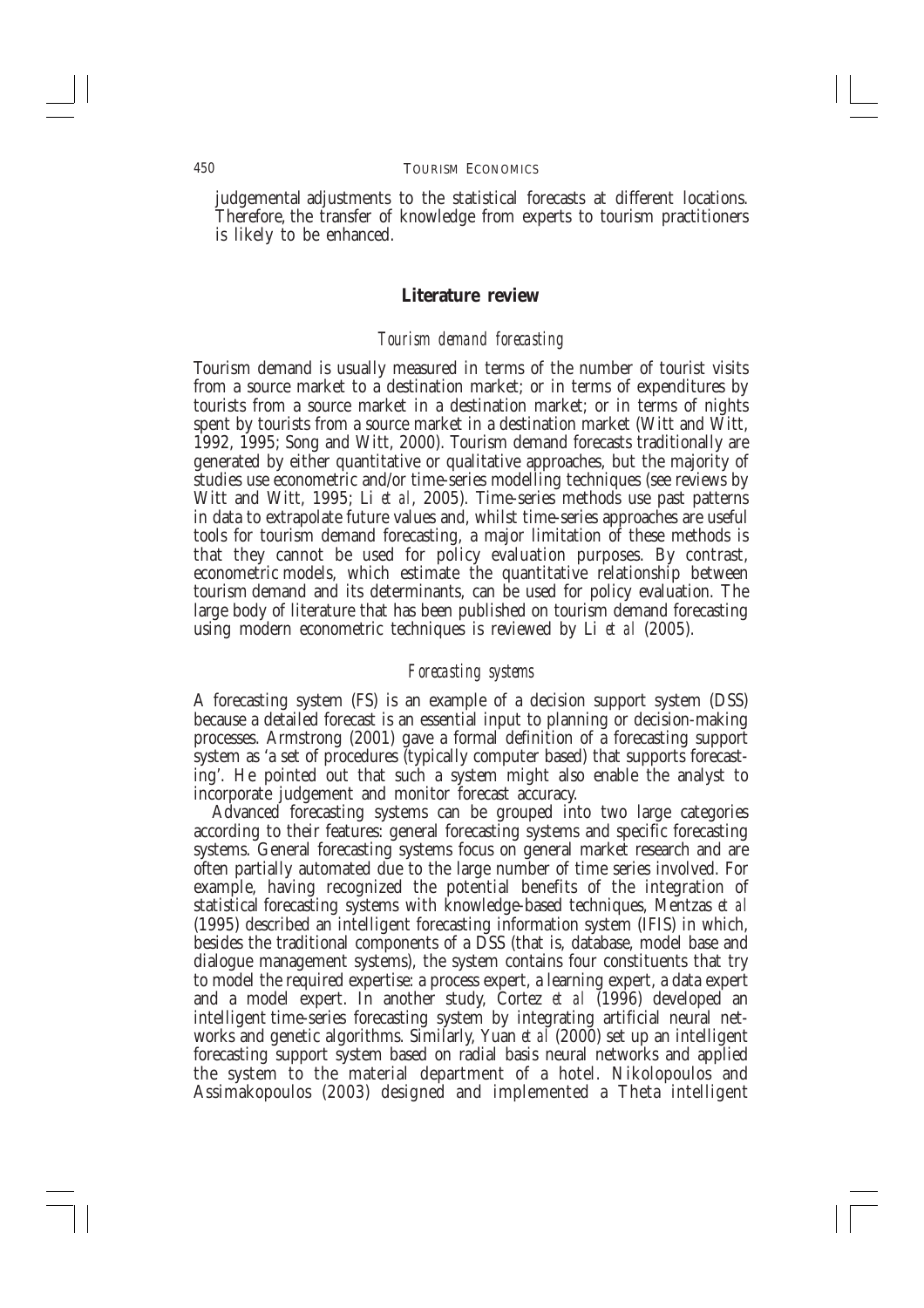forecasting information system (TIFIS), which adopted an object-oriented approach to produce forecasts and exploited the forecasting engine of the Theta model integrated with automated rule-based adjustments and judgemental adjustments. The TIFIS was designed primarily for business forecasting and especially for sales, inventory, demographics and financial time series. More recently, after presenting a survey on the available bibliography and applications of forecasting systems within an e-government framework, Nikolopoulos et al (2004) proposed the basic architectural elements of a forecasting system for e-government. The proposed architecture consisted of two interfaces, five components (e-government forecasting process, security, forecasting, data management and judgemental and political intervention), a database management system, a knowledge management system and databases.

From the above literature, it can be seen that the basic forecasting algorithm embedded within a general forecasting system is either an artificial intelligence technique or an integration of a statistical forecasting system with knowledgebased techniques. Although such systems should be very useful, it is difficult to develop a really general one as different forecasting problems normally have different characteristics. Hence, it is not surprising that the research on general forecasting systems is limited. In contrast, the literature on specific forecasting systems, which concentrates on the solutions to specific forecasting problems, is extensive. Many of these systems have been developed for electric load forecasting (Kim et al, 1995; Khotanzad et al, 1997; Vermaak and Botha, 1998; Charytoniuk and Chen, 2000; Vilcahuamán et al, 2004). The rest are mainly for weather forecasting (Nelson and Winter, 1964; Kallos et al, 1997; Stern, 2002), stock price forecasting (Baba and Kozaki, 1992; Hiemstra, 1994), sales forecasting (Kuo, 2001; Thomassey and Fiordaliso, 2006) and flood forecasting (Kouwen, 2000; Li et al, 2006). Research on tourism demand forecasting systems (TDFSs), however, is rare. Petropoulos *et al* (2003) established a DSS for tourism demand forecasting; namely, a statistical and forecasting tourism information system (SFTIS). The SFTIS was designed on the basis of a proposed two-step econometric approach by splitting inbound tourism demand for a destination into the outbound tourism flow from a source market and the market share of the source market for the particular destination. A stepwise forward-with-a-backward-look regression algorithm was then used to decide the best subset of explanatory variables for each of the dependent variables. Judgemental techniques were not included in the system.

### Web-based forecasting services

Web technology has evolved very rapidly over the last decade and increasingly has been used to support various activities. In the field of forecasting, traditional ways of forecasting through stand-alone forecasting software have started to move towards Web-based applications (Nikolopoulos et al, 2003, 2006; Tavanidou et al, 2003). In an extensive survey, Nikolopoulos et al (2003) provided a simplified general framework for establishing forecasting Web services and defined five categories of Web-based forecasting services:

- (1) Online forecasting services in which the user has the ability to upload his or her data, perform forecasting and see the forecasts online.
- (2) Forecasting software packages with web-enabled modules.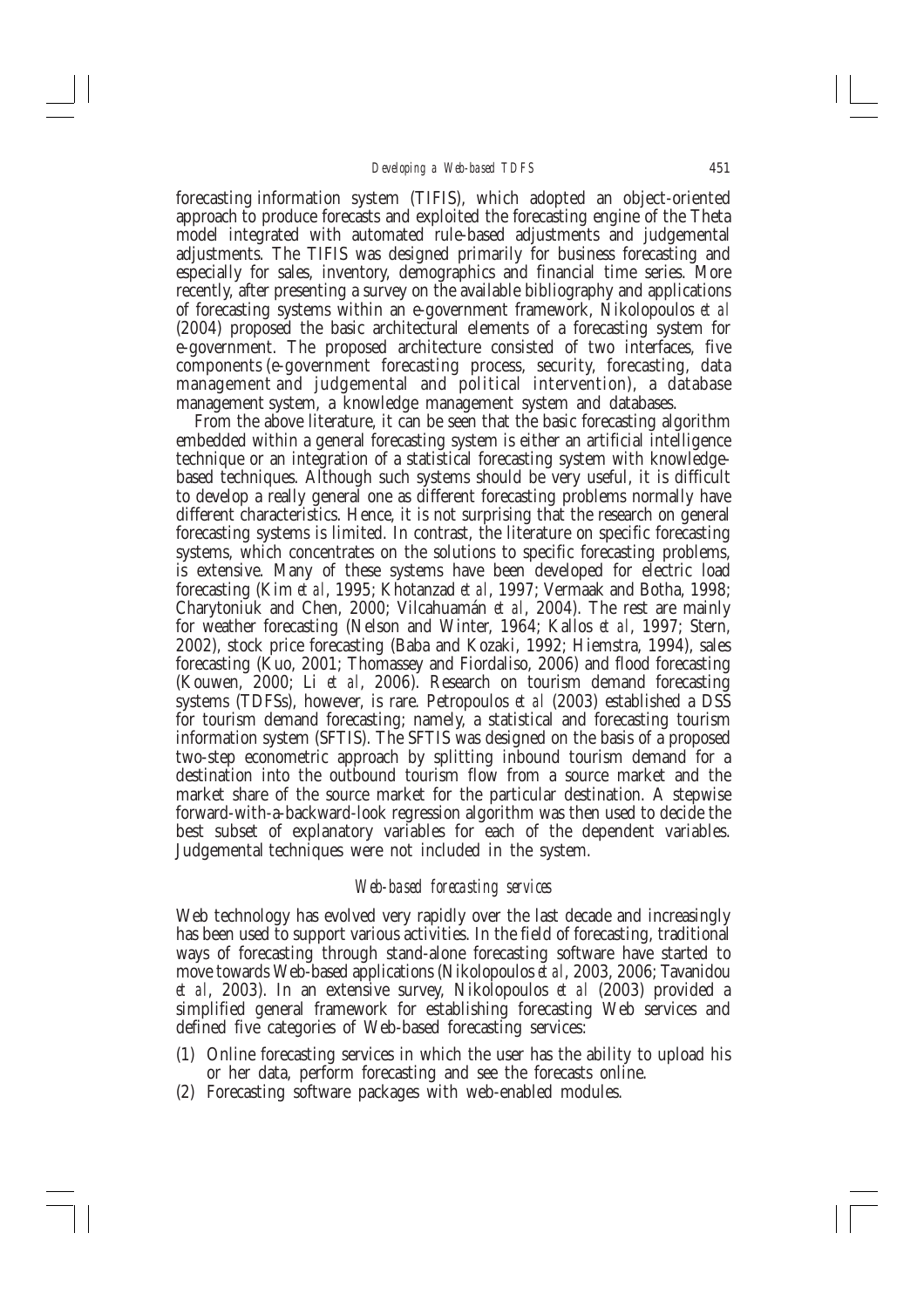- (3) Offline forecasting services in which the user has the ability to upload his or her data and then the forecasting process takes place offline.
- (4) Sites that provide forecasting using specific data where the user cannot upload his or her data but can make forecasts using the existing data.
- (5) Sites that provide forecasts using specific data where the user can register and buy from the company specific forecasts according to his or her needs.

Nikolopoulos et al (2003) found that there was very little research in the field of Web-based forecasting and there were not many forecasting services on the Internet. They also pointed out that Web-based forecasting was still in the early stages of implementation and was not receiving adequate attention. Tavanidou et al (2003) have developed an e-forecasting application over the Internet, namely eTIFIS. This eTIFIS is a Web-based version of the TIFIS discussed in the section on forecasting systems.

While the eTIFIS aims to provide a general Web-based forecasting service, a few studies on specific Web-based forecasting services have also been published over the past few years. Delen et al (2007) developed a Web-based DSS, namely a movie forecast guru (MFG), to help Hollywood managers make better decisions about important movie characteristics, which are used to build different types of prediction models (including neural networks, decision trees, ordinal logistic regression and discriminant analysis) to classify a movie. Zhang et al (2005) established an aquatic products price forecasting support system (APPFSS). This system takes advantage of Web-based technology, a knowledge base and time-series techniques to produce real-time estimations of future market conditions. Li et al  $(2006)$  have set up a Web-based flood forecasting system (WFFS) which includes five main modules: real-time rainfall data conversion, model-driven hydrologic forecasting, model calibration, precipitation forecasting and flood analysis. They state that the WFFS is helpful for users engaged in flood forecasting and control and allows the real-time contribution of a wide range of experts at other spatial locations in times of emergency. Dawson et al (2007) have constructed an open access website that can be used by hydrologists and other scientists to evaluate time-series models. This site provides a uniform set of quantitative tests that will ensure transparency and consistency between hydrological models.

There is virtually no research on Web-based tourism demand forecasting systems. The exception is a study by Patelis et al (2005), which extends and modifies the stand-alone statistical and forecasting tourism information system (SFTIS) proposed by Petropoulos et al (2003) (see the section on forecasting systems). Patelis et al  $(2005)$  proposed a possible architecture for integrating the SFTIS within an e-government system, named eSFTIS, so that tourism forecasting would be one component of a government website. The eSFTIS is supposed to serve end users such as hoteliers, tour operators, scientists, engineers, researchers and academics via e-government services, which are citizen focused and accessible via various modes, including the Internet. The key modules of the system are the Statistical Manager, which is responsible for the statistical analysis of the historical data, and the Forecasting Manager, which is responsible for the generation of forecasts. In this study, the authors also discuss in detail the practical benefits of the eSFTIS for both public and private tourism sectors, although the system itself has yet to be developed.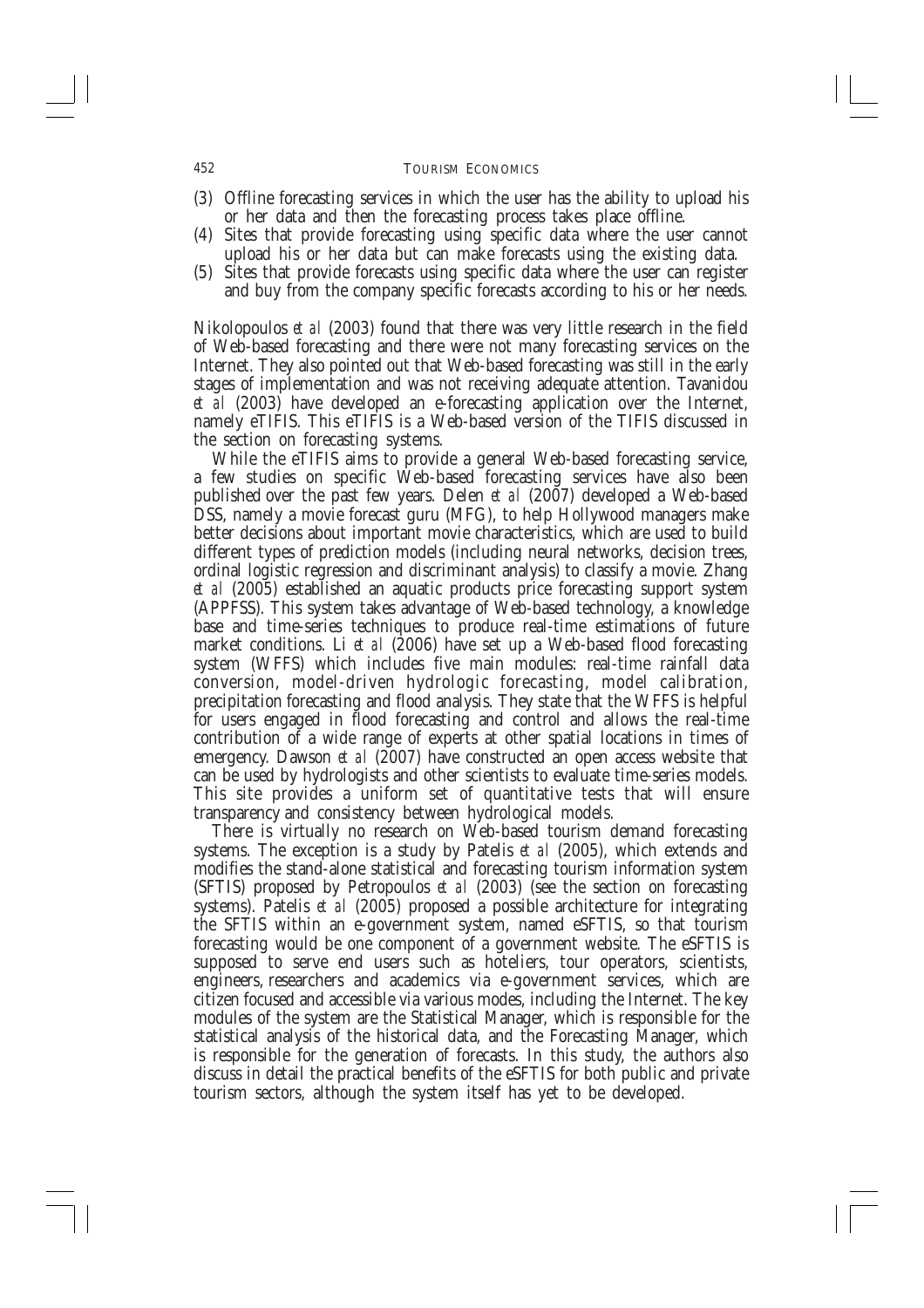### **Forecasting methodology**

In this study, the tourism demand forecasts are produced in two stages. In the first stage, econometric methods are applied to historical data to produce statistical forecasts, these forecasts then become the initial input into the second stage, in which a panel of experts is encouraged to adjust the statistical forecasts according to their intuition, experience and practical knowledge. Details of this two-stage forecasting method are now presented. The problem, the data set and the variables used to develop the forecasting model are specified; then, the econometric forecasting model employed in the first statistical forecasting stage is presented and, finally, the Delphi method used for the second judgemental adjustment stage is described.

#### Problem description and data set

Standard economic theory suggests that the most important factors that influence the demand for tourism are the own price of the tourism product, the prices of substitute tourism products (Martin and Witt, 1988), potential tourists' incomes, tourism marketing expenditure for the destination in the origin country/region (Witt and Martin, 1987), travel costs from origin country/ region to the destination and one-off socio-economic events. For a general discussion, see Witt and Witt (1992) and Song and Witt (2000). The tourism forecasting model may be written as:

$$
Q_i = f(P_i, P_i, X_i, M_i, C_i, \text{dummies}, \varepsilon_i) \tag{1}
$$

where  $Q_i$  is the quantity of the tourism product demanded in Hong Kong by tourists from country/region *i*;  $P_i$  is the cost of living for tourists in Hong Kong relative to the cost of living in the origin country *i*;  $P_{i}$  is the cost of living for tourists from origin country  $i$  in substitute destinations relative to the cost of living in Hong Kong;  $X_i$  is the level of income in origin country/region i;  $M_i$  is tourism marketing expenditure for Hong Kong in origin country i;  $C_i$ is the average travel cost from country *i* to Hong Kong; dummies are one-off socio-economic events, such as the SARS epidemic and the handover of Hong Kong from the UK to China; and  $\varepsilon_i$  is the disturbance term that captures all the other factors which may influence the quantity of the tourism product demanded in Hong Kong by tourists from origin country/region i.

Equation (1) is a theoretical model of tourism demand which is simply a statement that indicates that there is a relationship between the variables under consideration. However, in practice, it is necessary to specify the mathematical form of the tourism demand function. In this study, the tourism demand model is specified as a log-log demand function, in common with most previous tourism demand models (Li et al. 2005).

Tourism demand is measured by the number of tourist arrivals (or tourist expenditure) from a particular origin country/region in Hong Kong. The data are quarterly, covering the period Quarter  $1\overline{1}985$  – Quarter  $\overline{4}$  2006, and were supplied by the Hong Kong Tourism Board (HKTB). The cost of living for tourists in Hong Kong relative to the origin country/region is measured by the consumer price index (CPI) in Hong Kong divided by the CPI in the origin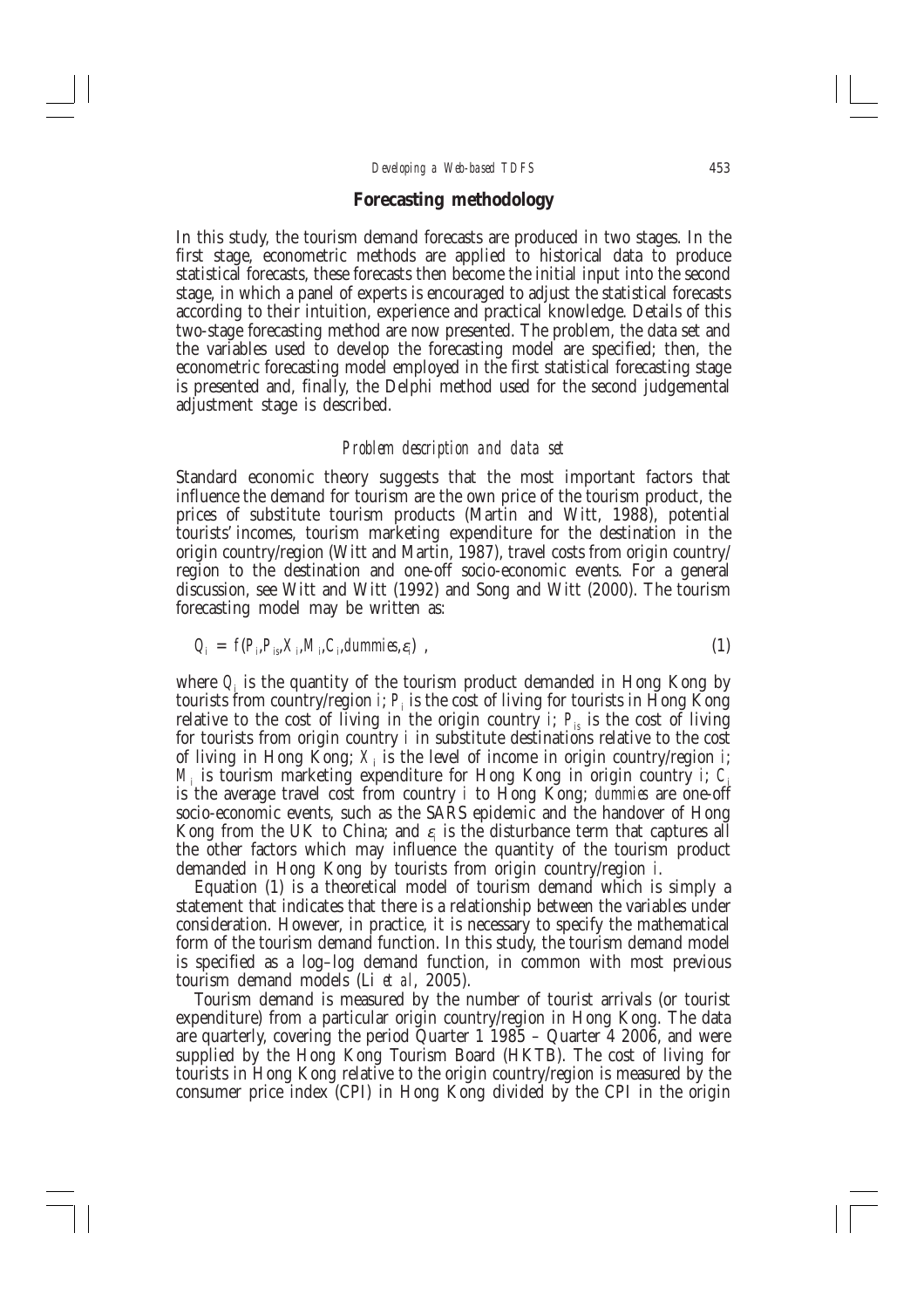#### **TOURISM ECONOMICS**

country and adjusted by the appropriate exchange rates. The CPIs and exchange rates are collected from the International Monetary Fund's Statistical Database. Martin and Witt (1987) provided the justification for the use of this variable to represent tourists' cost of living in the destination country and numerous researchers have since used it in their empirical studies of tourism demand (Witt and Witt, 1992; Song and Witt, 2000, 2003; Song et al., 2000, 2003a,b; Kulendran and Witt, 2001). The substitute price for all origin countries/regions is measured by the CPI in substitute countries/regions adjusted by the appropriate exchange rates relative to the Hong Kong exchange rate adjusted CPI. The income level in the origin country/region is measured by the GDP indices in the origin country/region in real terms. The GDPs for all origin countries/regions except Taiwan are obtained from the International Monetary Fund (IMF). The data for Taiwan are obtained from Taiwan's official statistics. The research team is still seeking to obtain data on tourism marketing expenditure and travel costs from various sources.

### The statistical forecasting model

Since the economic factors with respect to inbound tourism demand to Hong<br>Kong are country specific, it is necessary to construct and estimate demand models for each of the major tourism origin countries/regions. According to the statistics published by the Hong Kong Tourism Board (HKTB), the following were the top tourism generating countries/regions for Hong Kong in 2006:<br>China (53.8%), Taiwan (8.6%), Japan (5.2%), the USA (4.6%), Korea (2.9%),<br>Singapore (2.3%), Macau (2.3%), Australia (2.2%), the UK (2.1%) and the Phillipines (1.8%). Tourist arrivals from these ten countries/regions accounted for 85.8% of the total tourist arrivals in Hong Kong.

In this study, the vector autoregressive (VAR) model is used to forecast the demand for Hong Kong tourism by tourists from the above ten major origin countries/regions. In the VAR model, all the variables, apart from the deterministic variables such as trend, intercept and dummy variables, are modelled<br>purely as dynamic processes; that is, the VAR model treats all variables as endogenous. Furthermore, the VAR technique has been closely associated with some of the recent developments in multivariate cointegration analysis, such as the Johansen (1988) cointegration method. The VAR approach is selected for the following reasons:

- It has been shown in empirical studies that the VAR model can generate relatively accurate medium- and long-term forecasts of tourism demand (Witt et al, 2003, 2004).
- The VAR model does not require the generation of forecasts for the explanatory variables in order to obtain forecasts of the dependent variable.

In the VAR model, the current values of the variables are regressed against lagged values of all the variables in the system. If we use the following vector to represent the variable set in the system:  $Y_t = (Q_{it} P_{it} P_{is} X_{it} M_{it} C_{it} d_{t} m_{it} m_{it} \epsilon_{st})$ ,<br>then a general VAR(p), where p is the lag length of the VAR, can be written as:

$$
Y_t = \Pi_1 Y_{t-1} + \Pi_2 Y_{t-2} + \dots + \Pi_p Y_{t-p} + U_p; \quad U_t \sim \text{IID}(0, \Sigma) \tag{2}
$$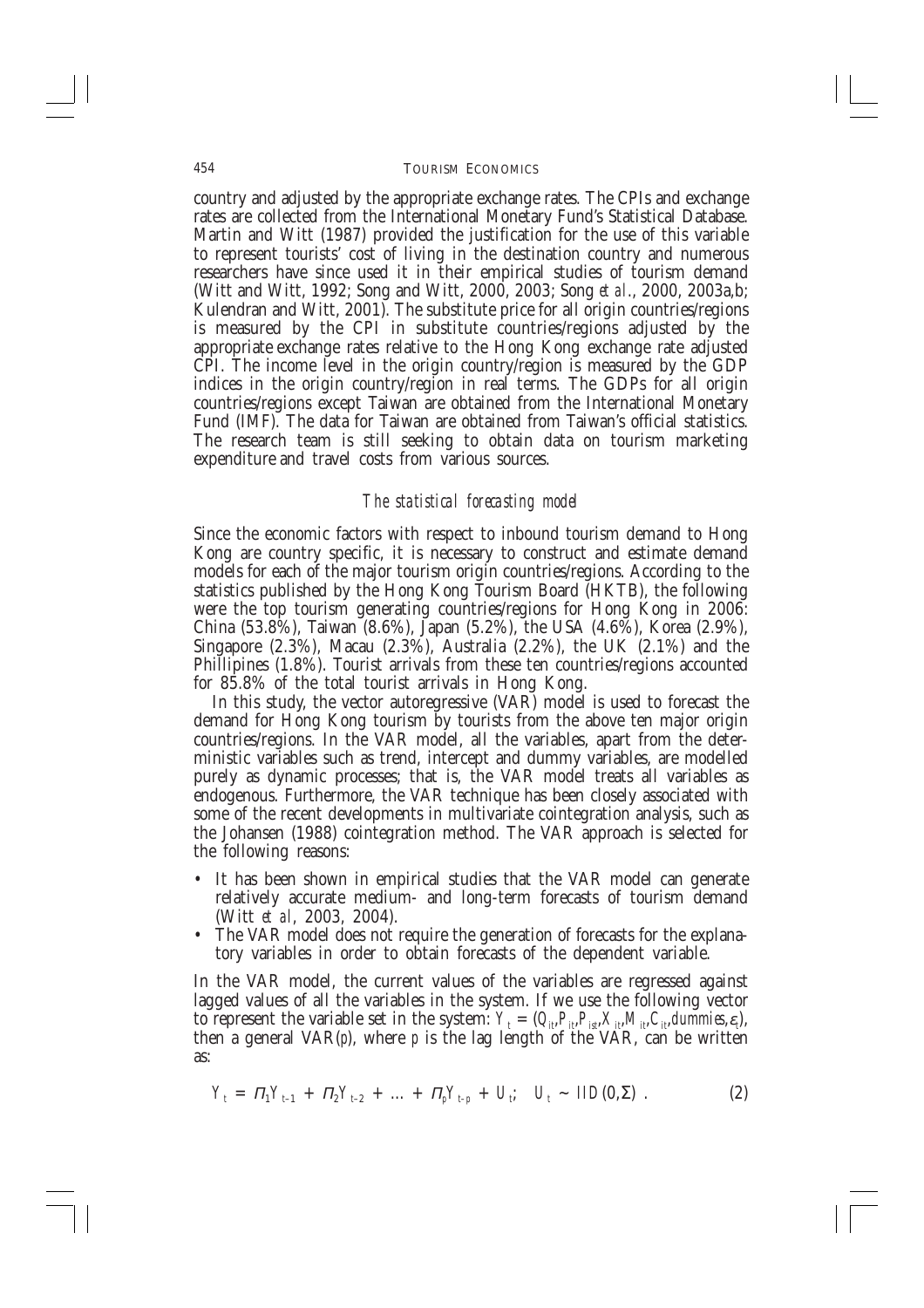The above equation is known as Sims' general (unrestricted) VAR model (Sims, 1980).  $U_t$  is a vector of regression errors that are assumed to be contemporaneously correlated but not autocorrelated.

If a VAR model has m equations, there will be  $m + pm^2$  coefficients that need to be estimated (including the constant term in each equation). This suggests that an unrestricted VAR model is likely to be overparameterized. A practical problem with estimating a  $VAR(p)$  model is that it is desirable to include as much information as possible for the purposes of forecasting and policy analysis, but degrees of freedom quickly run out as more variables are introduced. Therefore, the process of lag length selection is very important for the specification of a VAR model. If the lag length  $p$  is too small, the model cannot represent correctly the data generating process (DGP); if, on the other hand,  $p$  is too large, lack of degrees of freedom can be a problem and OLS estimation is unreliable. We use the likelihood ratio (LR) statistic, the Aikake information criterion (AIC) and the Schwarz Bayesian criterion (SBC) (Song and Witt, 2000: pp 93-94) to determine the lag length of the VAR model and, in most cases, four lags are included in the forecasting models.

The VAR model is used to produce the forecasts of the demand for Hong Kong tourism measured either by tourist arrivals or tourist expenditure. Forecasts can also be produced for disaggregated markets, such as the demand for hotel rooms, culture and heritage provision, programmes/events and Disneyland, when appropriate input variables are used in the model estimation.

### Judgemental adjustment

The second stage of the forecasting process consists of a Delphi-type revision through a panel of tourism experts. The primary advantage of Delphi is that it is a technique that allows contributions from a group of experts who may be geographically dispersed. Most importantly, Delphi is more accurate than statistical groups and traditional interacting meetings (Rowe and Wright, 1999).

There are several important features of Delphi: (a) responses are anonymous; (b) the respondents are experts in the subject area; (c) there is more than one round - that is, the experts are asked for their opinions on each question more than once; and (d) controlled feedback is provided - that is, respondents are told about the group's responses in the preceding round (Armstrong, 1985).

Martino (1983) claimed that the selection of experts was the most important decision when using Delphi. The size of the Delphi panels reported in past studies ranged from tens to hundreds (Kaynak et al, 1994). Delbecq et al (1975) contended that 10–15 respondents sufficed where the panel comprised a homogeneous group. Yong et al (1989) asserted that a minimum of 15-20 participants was necessary. More recently, after a scrutiny of relevant research literature, Rowe and Wright (1999) stated that there was no consistent relationship between panel size and effectiveness of the method. Related literature also does not provide any consensus on the knowledge or expertise required for one to be included as a panel member. Another main feature of the Delphi technique is iteration. Rowe and Wright (1999) found that in the published studies on the Delphi technique, the number of rounds was variable, but seldom went beyond one or two iterations. In another survey of related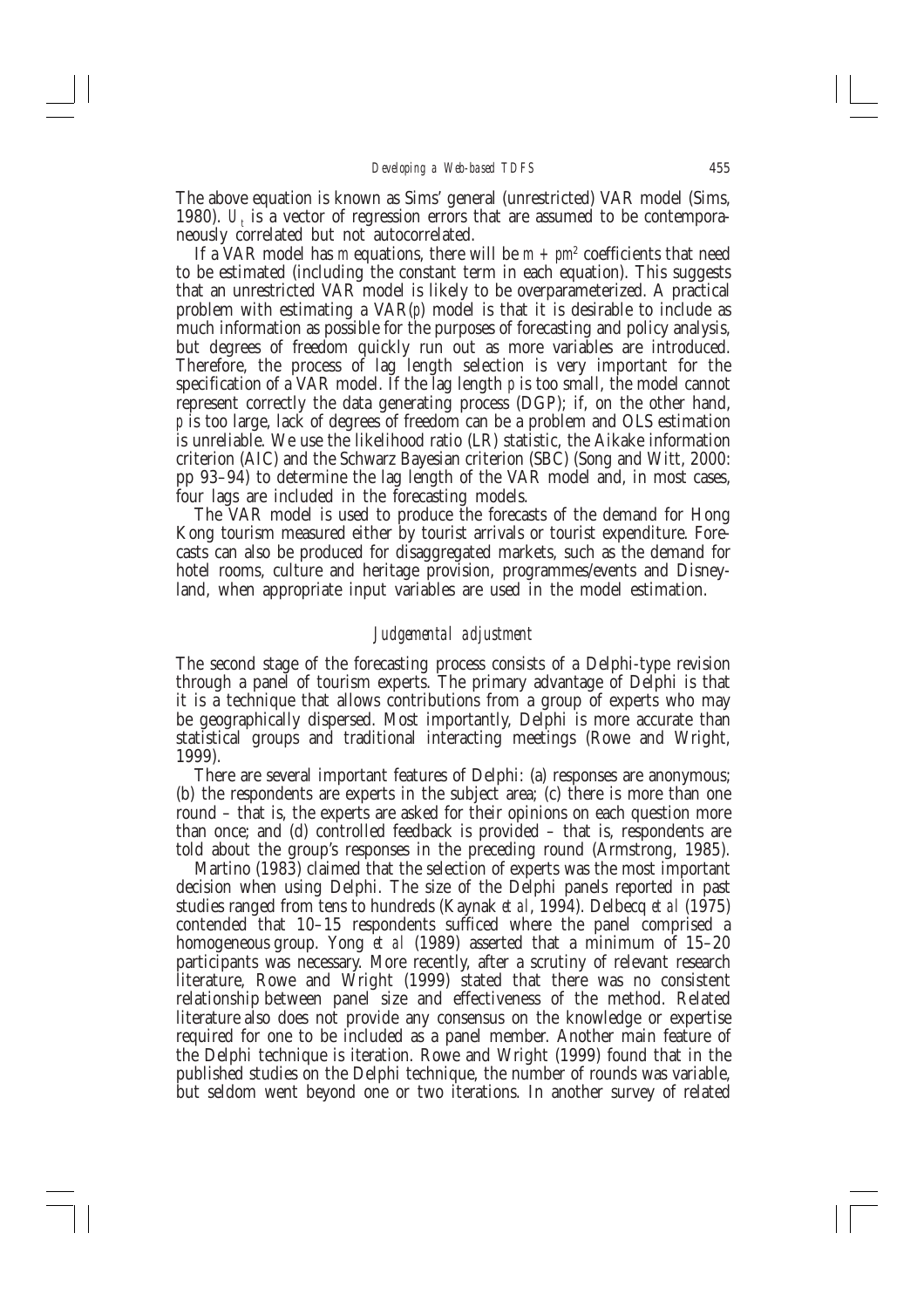literature, Armstrong (1985) concluded that additional rounds yielded only small gains in accuracy.

In this study, Delphi experts are selected from three different stakeholder sectors of expertise – academics, practitioners and the public sector. Finally, a group of 12 persons was chosen in which five were from the first sector, four from the second sector and three from the third sector. The Delphi survey is initiated by the administrator once every quarter and there are two rounds per Delphi survey. The workflow in each round follows:

*Step 1* – the system presents statistical forecasts produced by the quantitative models and (if it is not the first round) the results and group's responses of the preceding round;

*Step 2* – panel members are encouraged to give (a) their own estimates of the future values of tourism demand and (b) reasons for their answers;

*Step 3* – responses are submitted independently through Web pages;

Step  $4$  – at the end of each round, the administrator develops adjusted forecasts, usually the statistical average (median) of the changes suggested by the panel members. The corresponding reasons are also summarized anonymously by the administrator for the next round.

# System design

This section provides details about the software design of the Web-based TDFS. The system architecture is presented first and then main components of the system are described (Figure 2).

Software architecture for the Web-based TDFS is presented in Figure 2. As is the case for many Web applications, the Web-based TDFS follows the Microsoft Windows distributed Internet applications (DNA) multi-tiered architecture. The client tier contains system clients such as general/subscribing users, experts in tourism forecasting, the system administrator, etc. They can simultaneously access the Web-based system independently through local computers running open-standard Web browsers such as Internet Explorer. The clients and their machines are not actually a part of the Web-based system initially. They become a part of the system only when they visit the Web server and interact with the system directly for data inputting, forecasting, analysing, decision making, etc.

The application tier is the centre of the system. It provides the procedures used by the clients and controls the information communication between various tiers. Specifically, it contains a collection of software procedures written in ASP and hosted on a Microsoft IIS (Internet Information Server) Web server. Procedures residing in the application tier constitute six main components: security management, user interfaces, registration and billing, forecasting using models, judgemental adjustment and scenario analysis.

In the data tier, the data source (database) provides the data for the system.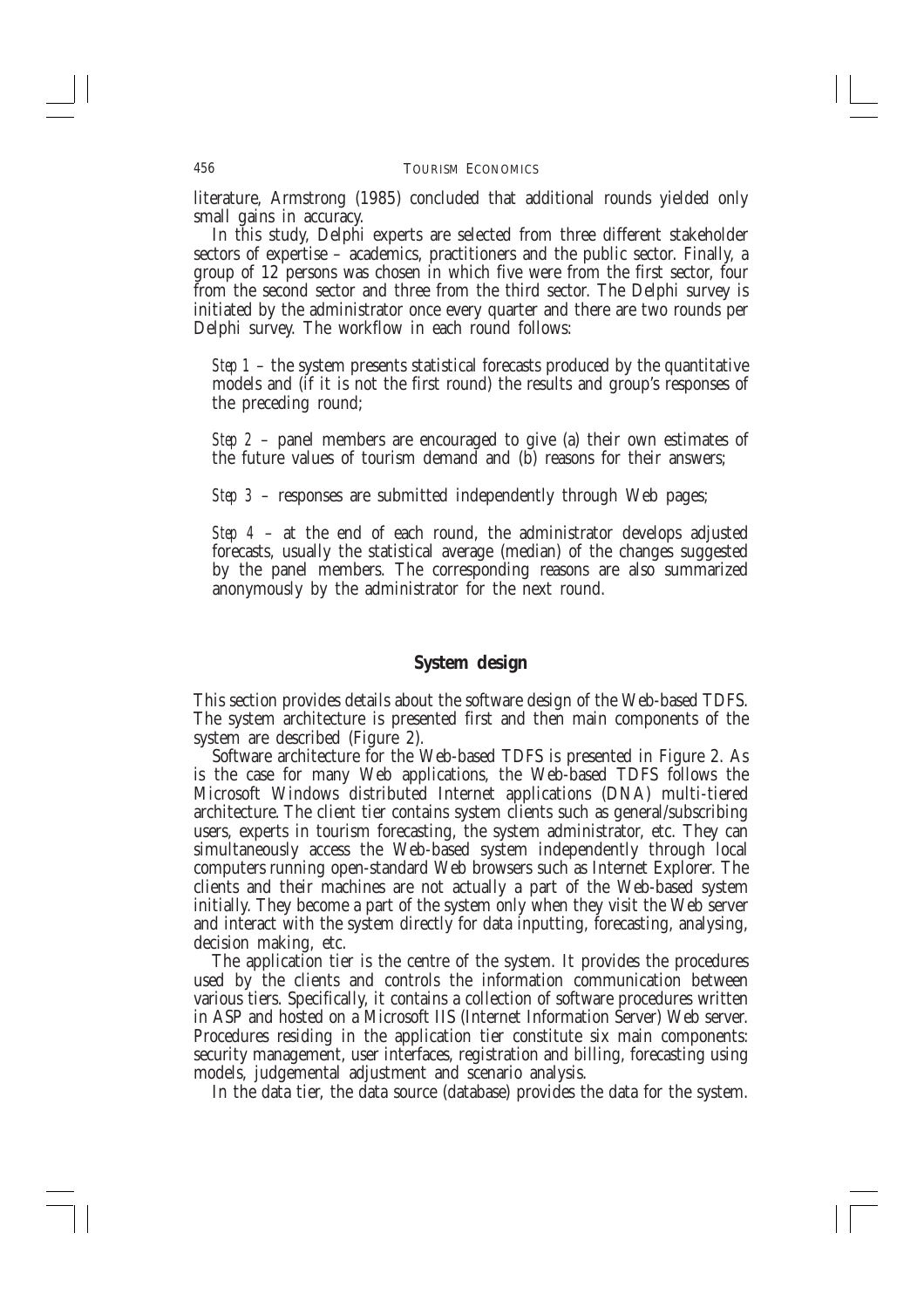

**Figure 2.** System architecture.

It is a remote computer running the relational database management system (RDBMS) such as Access, SQL server, Oracle, etc. The data provider is also a remote computer acting as the information broker between the data source and the application client, which retrieves data from the database by open database connectivity (ODBC) and transfers data to clients by ActiveX Data Objectives  $(ADO).$ 

In the following, the six main components included in the application tier are described in detail.

# Security management – user control

This component is responsible for authentication and permission regarding the level of service for the users, the entrance of a user to the system and the customization of the application environment. It supports the following basic types of users: administrator, general/subscribing users and experts.

- Administrator the administrator can register a new user and maintain the user details. He or she can also set the specific permission of a user and alter their details. Another responsibility is the administration of the Delphi process during the judgemental adjustment stage.
- *Ceneral/subscribing user*  $-$  a general user who does not subscribe to the system can only view the annual statistical forecasts of tourist arrivals, while a subscribing user can access all the quarterly statistical and judgemental forecasts and perform scenario forecasting. Subscribing users can also take advantage of all the other services provided by the system (for example, a discussion forum).
- $Expert$  in addition to all the permissions possessed by a subscribing user, an expert can also review statistical forecasts through judgemental adjustment.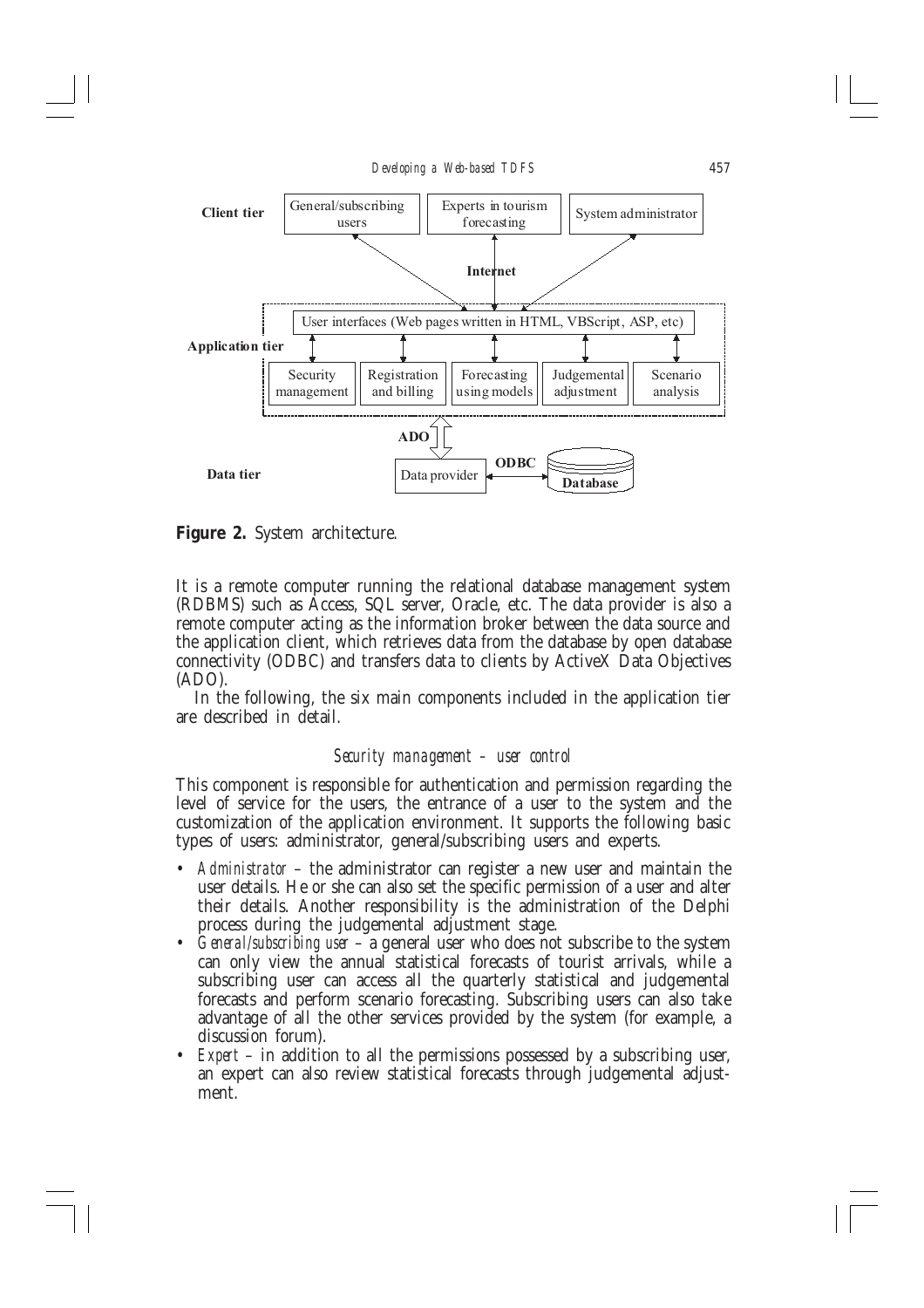### User interfaces

User interfaces of the system are provided in the application tier in the format of Web pages. They are responsible for the interaction between the system and its users, especially acting on the users' preferences and commands and controlling the input/output data and the form of display. In this component, OWCs (Office Web Components) are used to display data graphically (the same as in MS Office).

## Registration and billing

This is the application component where a new account is created and maintained. In the registration process, the user's details, the level of service and the service duration (3 weeks to 12 months) are entered. The billing process takes place offline but it will be updated to online paying by credit card in the next version of the system. The card validation will be done through the organizations that supply this service. After the registration and billing processes have been completed, the user is authenticated to use the service. The user's profile preferences are restored and can be updated by the user anytime he or she wishes.

## Quantitative forecasting

This component presents statistical forecasts produced by the VAR models. It takes as input the selected origin countries/regions and the forecasting horizon and returns statistical forecasts on Hong Kong tourism demand in both tabular and graphical formats. The current forecasts are produced by the VAR technique only. Other modern forecasting methods, for example, autoregressive distributed lag model (ADLM), will be incorporated in the next version of the system. These models will be implemented as Web services, that is, middleware components which can be developed in any kind of programming language and can be accessed by any kind of software application located in near and remote locations.

### Judgemental adjustment

This component is responsible for the procedure of judgemental adjustment of the statistical forecasts and the adjustment process can only be accessed by the Delphi panel and administrator. In each Delphi survey, the component provides panel members with the following alternative ways to make their own adjustment: (a) setting percentage changes for the point forecasts directly, ranging between  $+50\%$  and  $-50\%$ ; or (b) changing the average growth rate of the tourism demand forecasts and then the point forecasts will be generated accordingly; or (c) changing the average growth rates of the forecasts for the determinant variables of tourism demand and then the point forecasts of tourism demand will be obtained accordingly. The component also provides a variety of information needed by panel members when carrying out judgemental adjustment, such as the statistical forecasts on the determinant variables of tourism demand, the previous trend of tourism demand, recent magazine publications related to Hong Kong tourism, etc.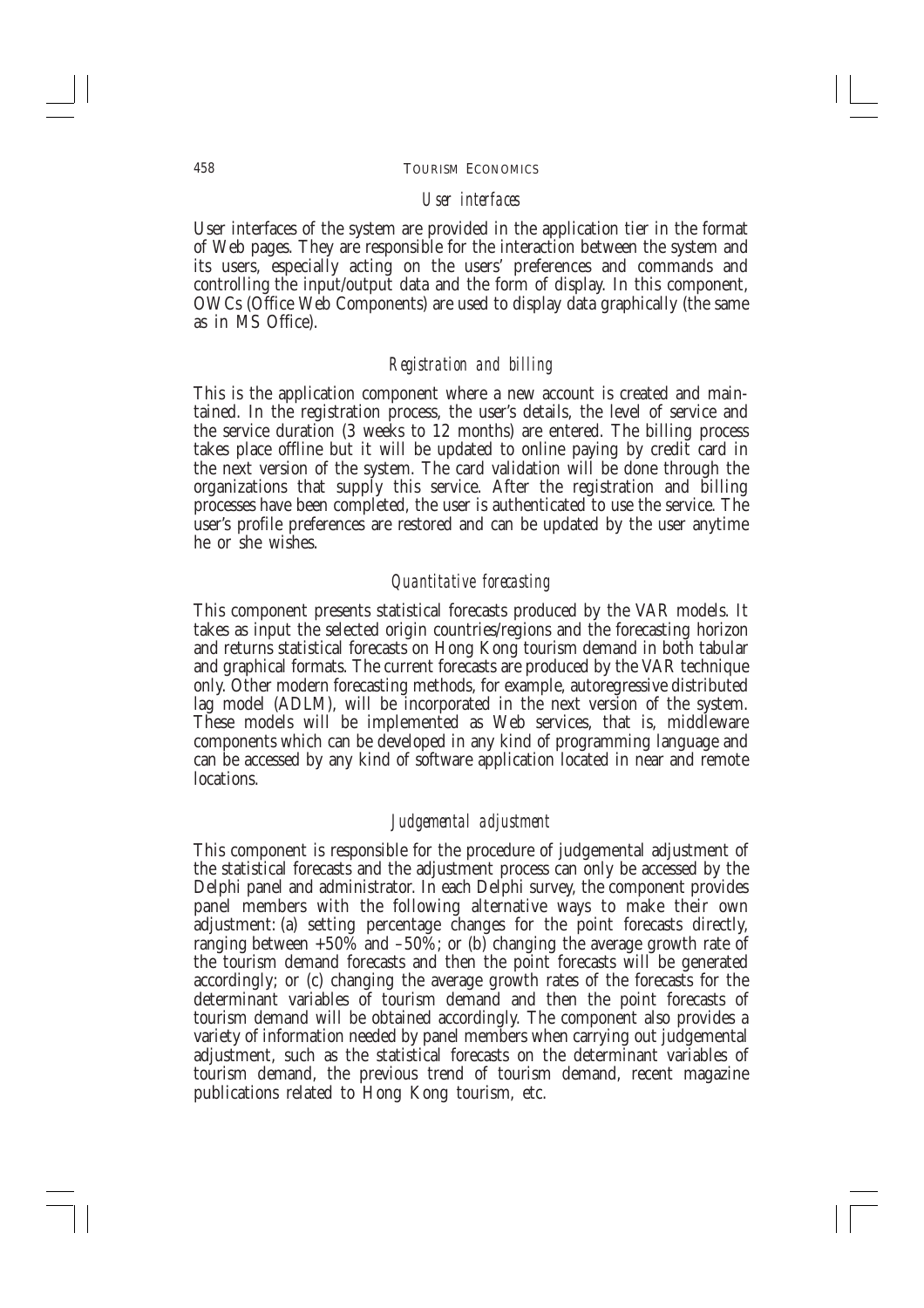After the Delphi survey is completed, the component will publish the final judgemental forecasts on Hong Kong tourism demand produced by the panel and the additional insights offered by the Delphi experts, which will be accessible to users.

#### Scenario analysis

This is one of the key components of the forecasting system. The component takes the statistical forecasts produced by the VAR models as baseline forecasts and these forecasts are used as benchmarks against which to portray other possible scenario forecasts. The component creates four possible scenarios (two optimistic scenarios and two pessimistic scenarios) for each determinant variable of tourism demand in the VÅR models for each selected source market. It also allows users to input their own scenarios. After a specific scenario is entered, the component will return the scenario forecasting results together with the baseline statistical forecasts in both tabular and graphical formats. Although the current system does not allow for the 'best forecast scenarios', the system will be configured in the future to allow for such forecasts to be generated, as tourism decision makers are likely to be interested in this function. Additional details and screen shots of the system implementation are included in the following section.

#### Implementation

The prototype Web-based TDFS has been implemented on Windows XP Professional on the basis of the architecture described previously. The database in this version of the Web-based system is small enough to run under Microsoft Access. The system can be accessed through a Web browser. Once in the homepage (Figure 3), the user is presented with a site introduction and links to various areas, as described in Table 1. On account of space limitations, this section focuses on the Tourism Forecasts and Scenario Analysis of tourist arrivals. The Tourism Forecasts pages and process are discussed first.

The first step in obtaining the tourism forecasts (Figure 4) involves the user's selection of source markets and forecasting horizons for tourism demand forecasts. Once all the parameters are entered, and the 'view the forecasts' button is clicked, the system displays the corresponding forecasts. If the user is a general user who does not subscribe to the site, he or she can only access the annual forecasts of tourist arrivals in tabular format (Figure 5a); if the user has subscribed to the site and logged into the system, he or she can view the quarterly forecasts in both tabular and graphic formats (Figure 5b).

Next, let us consider the Scenario Analysis pages and process. The first page of the scenario analysis (Figure 6) consists of the user selection of a source market and the point of scenario forecasting (quarterly from Quarter 1 2008 to Quarter 4 2017). Suppose that the user selects Taiwan in the source market list and chooses Quarter 4 2010 as the forecasting point, as shown in Figure 6. After he or she clicks the 'start' button, the system responds (Figure 7) with the following information: (a) the baseline forecasts of tourist arrivals from Taiwan over the period from Quarter 1 2008 to Quarter 4 2010 in both tabular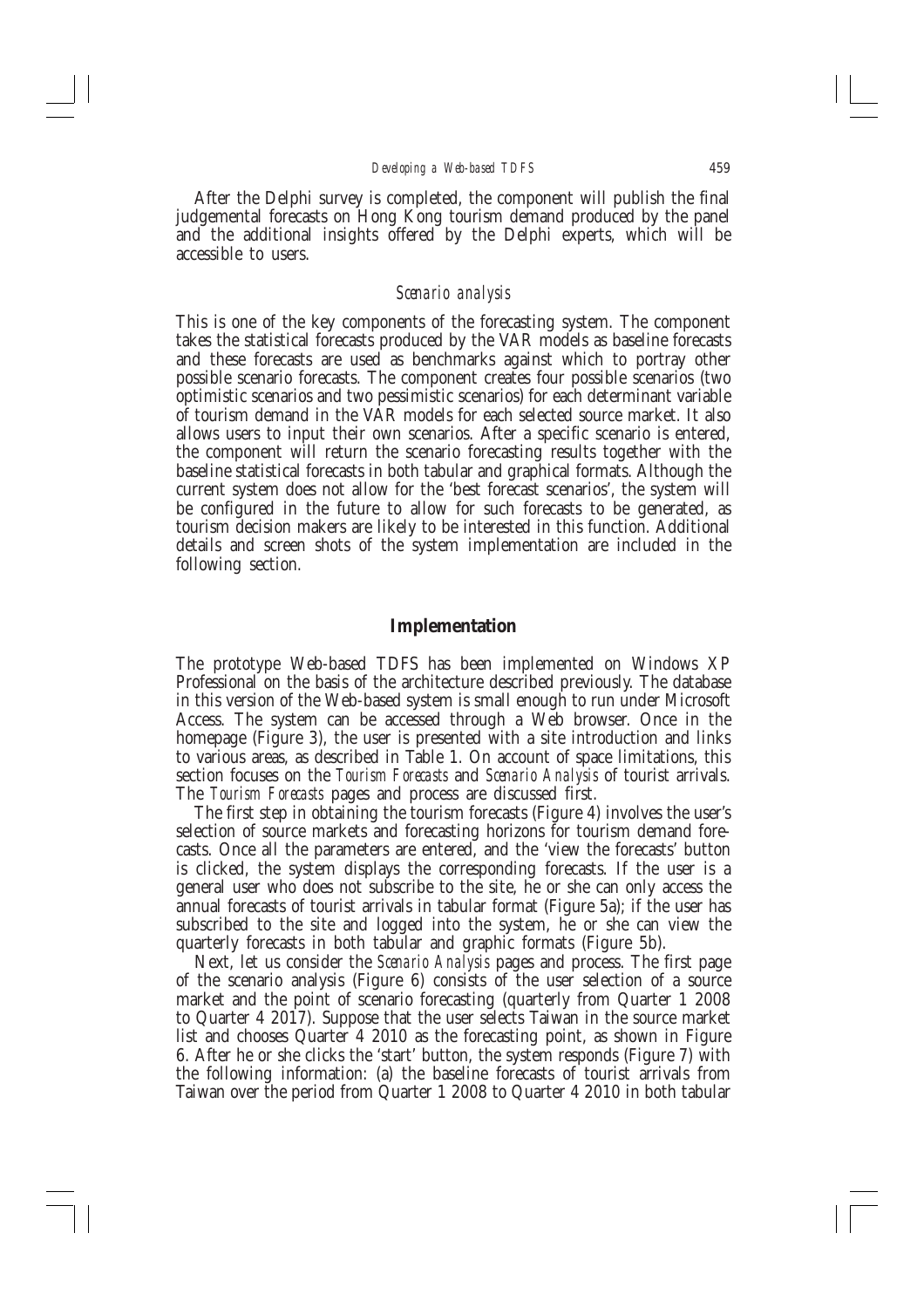#### **TOURISM ECONOMICS**



Figure 3. Web-based TDFS home page.

and graphical formats; (b) the baseline average growth rates of the determinant variables of tourist arrivals over the same period; and (c) lists of suggested scenarios for each variable. The user can also specify scenarios by entering his or her scenario growth rates. After the user enters a specific scenario and clicks the 'submit scenario' button, the system returns the scenario forecasting results (Figure 8) in both tabular and graphical formats through a pop-up window

# Conclusion

A Web-based TDFS which takes full advantage of Web-based technologies and advanced tourism demand forecasting techniques is implemented as a new and innovative way to generate tourism demand forecasts. Like other Web-based systems, this system has four significant features - wide accessibility, flexibility, reusability and user friendliness. More specifically, policymakers and industry leaders can use inexpensive Web browsers to access the information regarding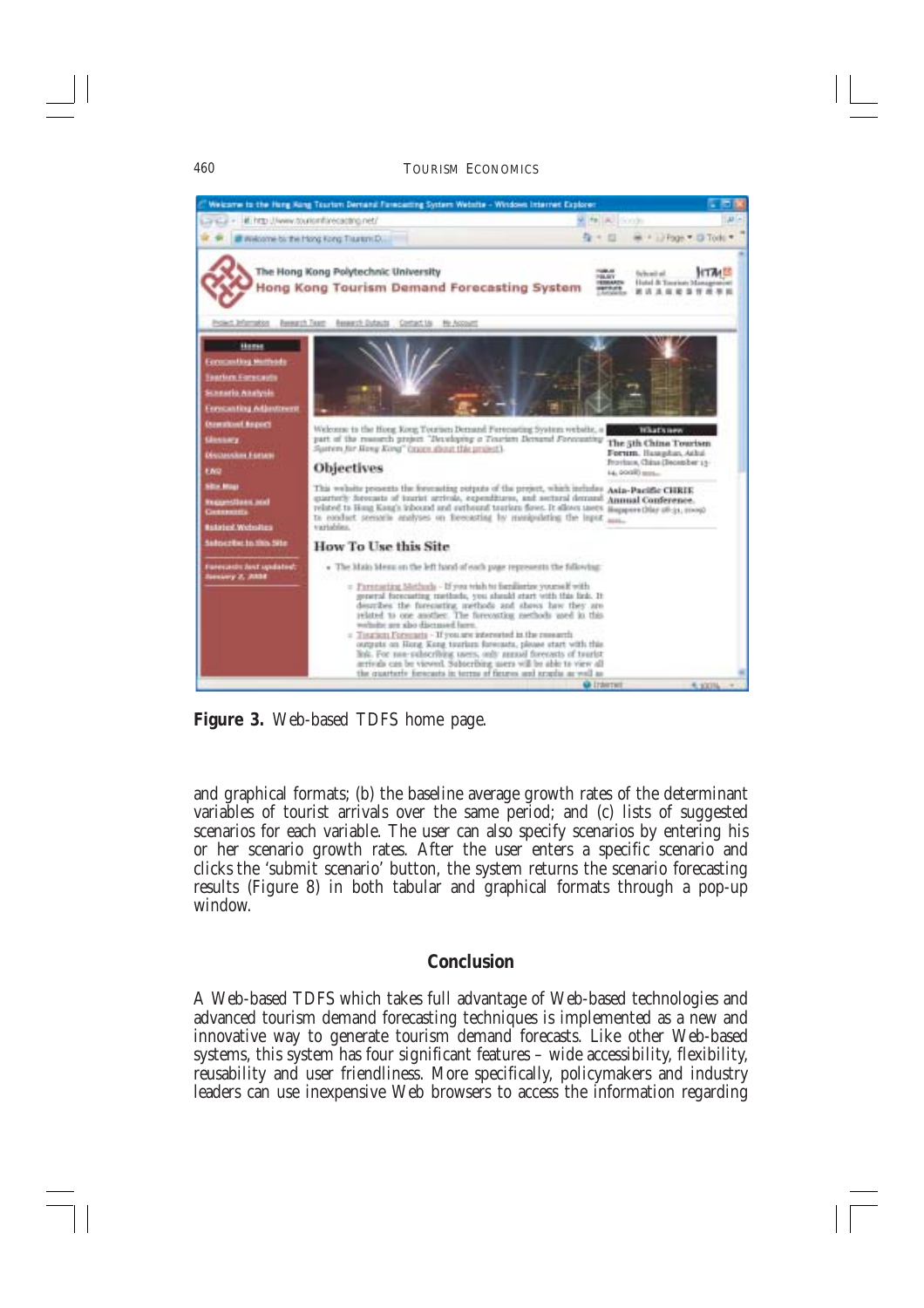#### Table 1. Contents of various links.

| Link name                         | Description of the content                                                                                                                              |
|-----------------------------------|---------------------------------------------------------------------------------------------------------------------------------------------------------|
| Links in the top navigator bar:   |                                                                                                                                                         |
| Project Information               | Detailed information about the project.                                                                                                                 |
| Research Team                     | A brief introduction to the project team members.                                                                                                       |
| <b>Research Outputs</b>           | Related books/monographs, journal articles and working papers<br>produced by the team.                                                                  |
| Contact Us                        | Contact information for the research team.                                                                                                              |
| My Account                        | Allows subscribing users to login, logoff, or update their<br>information                                                                               |
| Links in the left-hand main menu: |                                                                                                                                                         |
| <b>Forecasting Methods</b>        | A brief background on classical forecasting methods and<br>description of the forecasting methods used in this system.                                  |
| <b>Tourism Forecasts</b>          | Statistical forecasts of Hong Kong tourism demand.                                                                                                      |
| Scenario Analysis                 | Allows subscribing users to conduct scenario analysis on Hong<br>Kong tourism demand forecasts.                                                         |
| <b>Forecasting Adjustment</b>     | Judgemental forecasts of Hong Kong tourism demand.                                                                                                      |
| Glossary                          | Defines keywords or phrases used in the site.                                                                                                           |
| <b>Discussion Forum</b>           | Allows subscribing users to raise questions related to tourism<br>forecasting and to participate in a discussion on issues or<br>questions of interest. |
| Site Map                          | Provides an overview that contains links to all key pages.                                                                                              |
| <b>Suggestions and Comments</b>   | Allows users to give their suggestions and comments on the<br>website.                                                                                  |
| <b>Related Websites</b>           | Provides a list of links related to this research.                                                                                                      |
| Subscribe to this Site            | Starting with this link, users can subscribe to this site.                                                                                              |



his oriens doesned by Ford Hatzan Bank

Figure 4. Tourism forecast (arrivals) parameter selection interface.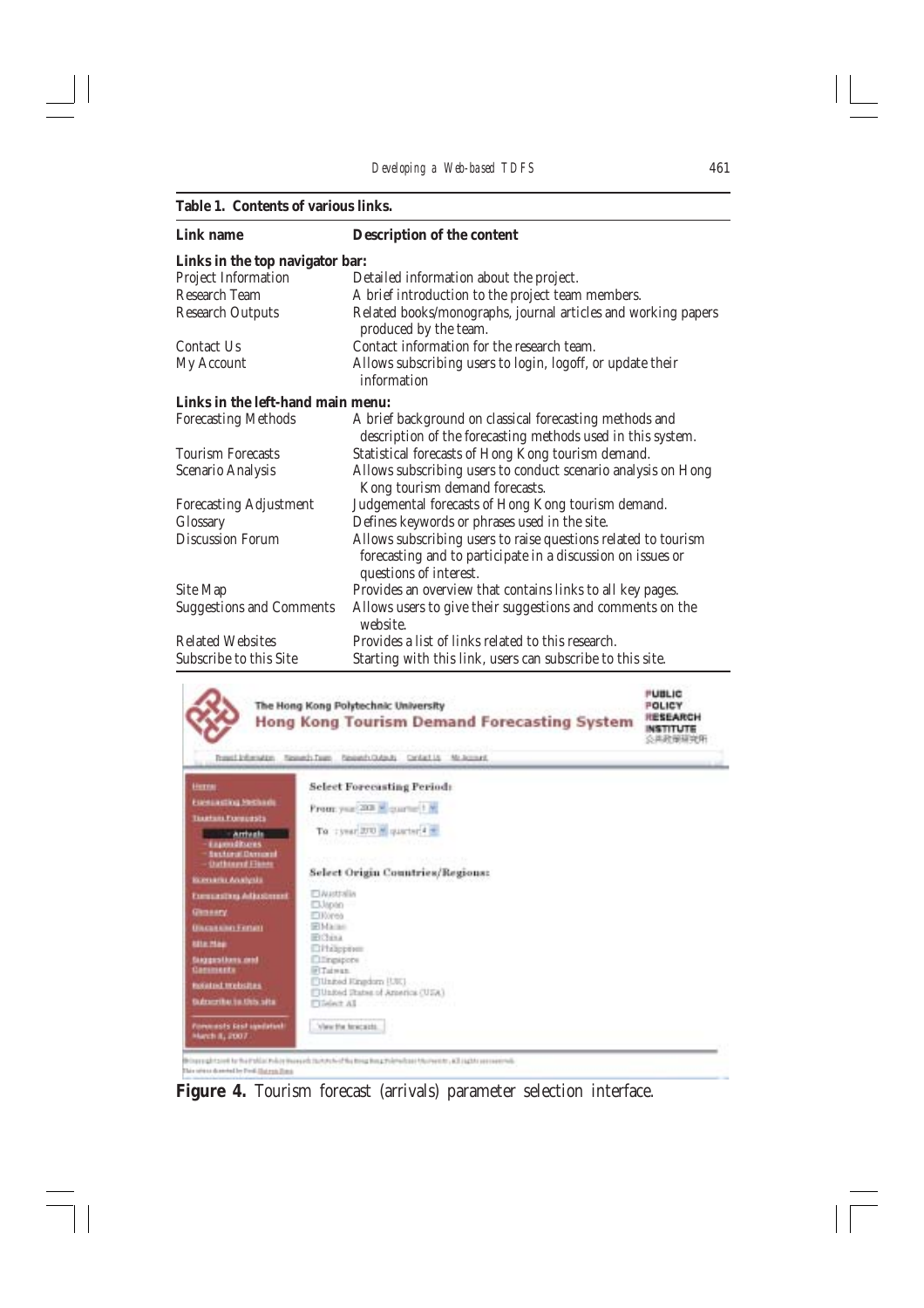$(a)$ PERMIT The Hong Kong Polytechnic University POLICY PERSANCH Hong Kong Tourism Demand Forecasting System **INSTITUTE** 6.共和国研究所 forciditions mast take family and color to appear v Hole Mesia Forecasting Results: Arrivals Maries<sup>1</sup> China. Sidney **District Side** 9.688 11,95,978 1.00.10 7,50,9%  $\overline{\phantom{a}}$ 329.687 8,63,388  $+211.28$ Toy ON **DETA** 2,373,530 For more distailed forecants on tourist arrivals, please login first. Usersone: Password: Light ... GM, http://aduction Cirk kata to retrieve lost payceurd qui und in da frattu frito in consistenti nei rifici Regi inspirito più a la centro al linglei un manezzi. a kainakumal diasarasa

#### $(b)$



Figure 5. Tourism forecast (arrivals) results interfaces (a) before login and (b) after login.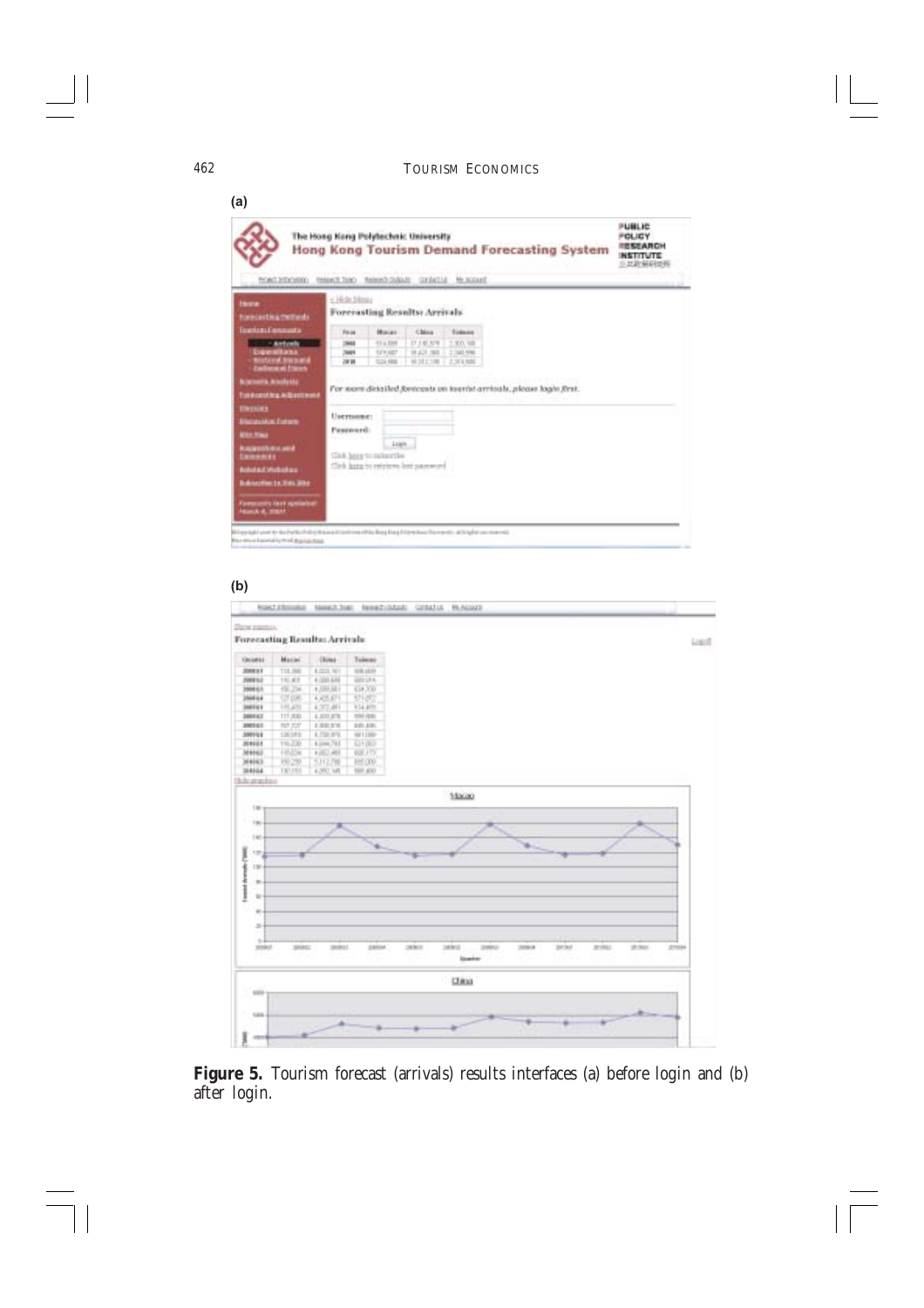

Figure 6. Scenario analysis (arrivals) parameter selection interface 1.

the future trend of tourism demand, regardless of where they are and when they start. The TDFS developed incorporates judgemental adjustments of statistical forecasts by tourism experts and so the transfer of knowledge from experts in tourism forecasting to tourism-related decision makers is improved considerably. Experts at various locations can visit the website and make real-time judgemental adjustments to the statistical forecasts of tourism demand through Web browsers. Together with the advanced statistical forecasting techniques, which can be integrated into the Web-based TDFS, forecast accuracy and reliability can be enhanced. Also, this system makes it easier for policymakers and industry leaders to perform 'what-if' scenario analyses on tourism demand forecasts by including alternative values for the determinant variables, which can be very useful for policy evaluation and decision making.

Although tourism has become an increasingly important sector in the Hong Kong economy, there has been only minimal effort to establish a reliable and effective forecasting system catering for the needs of both the public and private sectors in managing and planning tourism activities in Hong Kong. The Hong Kong economy tends to be over-responsive to market conditions and this response has been rather myopic and lacking long-term development considerations. As a result, the performance of the various sectors related to tourism is vulnerable to the cyclical influence of the economy and this often leads to undesirable social and economic consequences, such as prolonged unemployment and inability to attract foreign direct investment. Since tourism in Hong Kong is particularly sensitive to seasonality, external shocks such as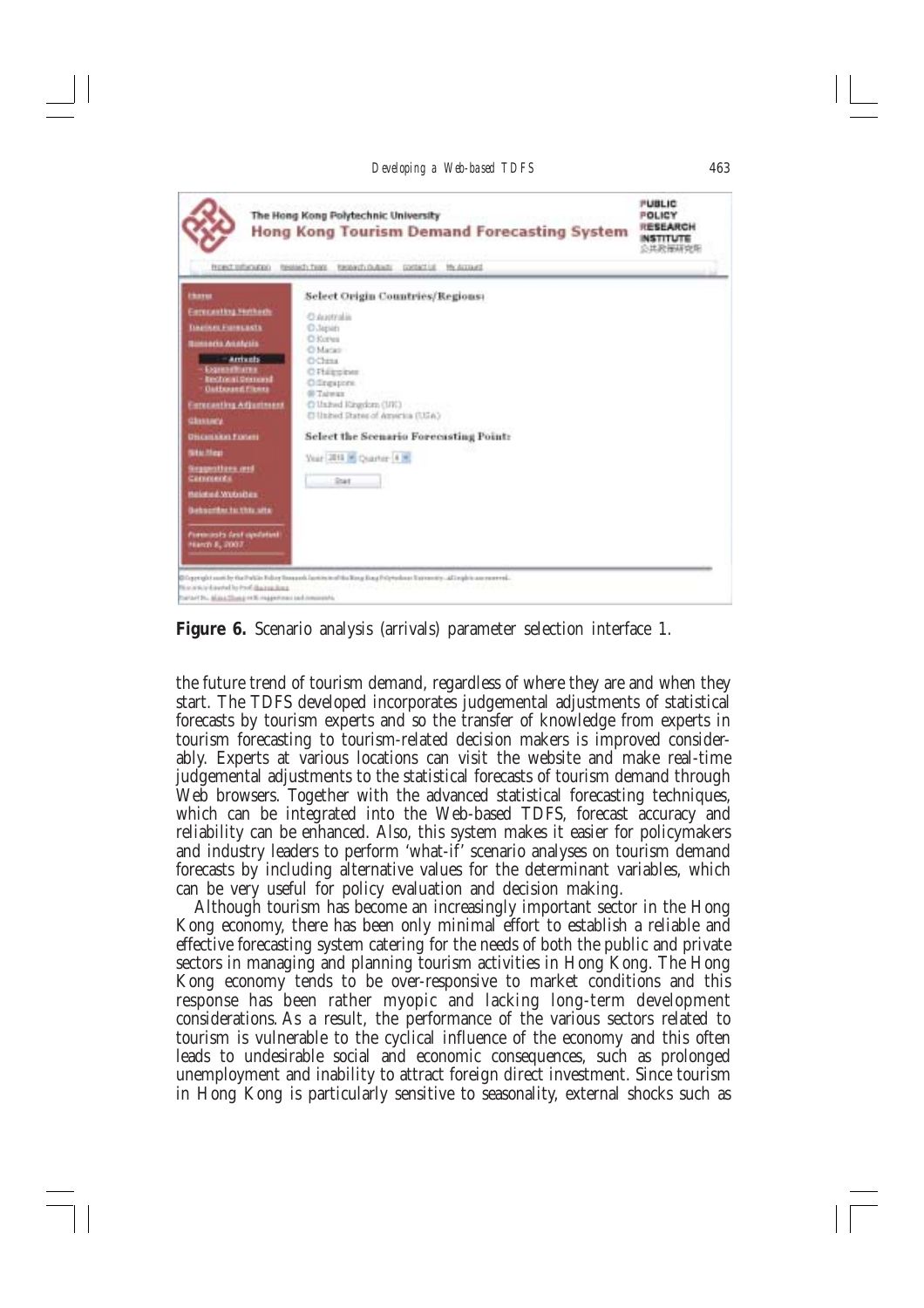

Figure 7. Scenario analysis (arrivals) parameter entry/selection interface 2.

SARS and economic conditions in tourism-generating countries/regions, a forecasting system that can be accessed by policymakers and business strategists is needed to minimize the negative impacts of these factors on the development of the tourism industry in Hong Kong. This study addresses this need by designing and developing a Web-based TDFS.

There are several possible directions for further enhancing the TDFS. The system can be modified to incorporate more forecasting methods through Web service technology. Forecasting results produced by these additional methods will provide more support for the tourism demand forecasts and the scenario analysis process. For instance, Delphi experts can get more information support from the forecasting results generated by other methods (such as ADLM) when doing judgemental adjustments. Once in use by the stakeholders, a survey can be conducted to get comments to help improve the Web-based TDFS to address the needs and wants of these users. Meanwhile, the forecasting results obtained over time can be stored and matched with the actual tourism demand data to check how good the forecasts are. Based on the results, the forecasting models may need to be modified. Finally, once it is up and running, the Web-based TDFS can be enhanced by establishing a knowledge base. The TDFS can store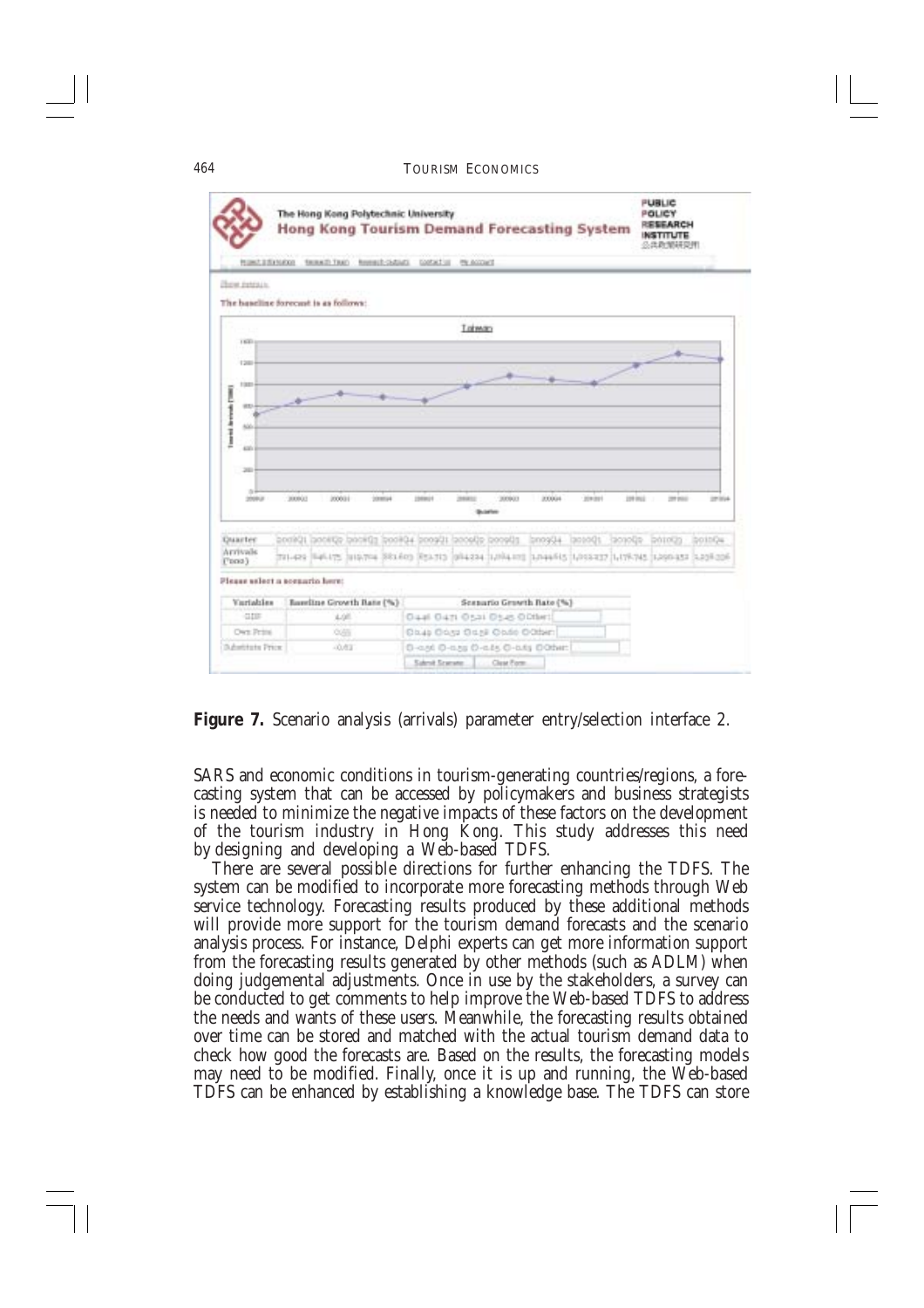

Figure 8. Scenario analysis (arrivals) results interface.

the information and knowledge that Delphi experts have accumulated from previous judgemental forecasting using the system. This knowledge base can serve as a forecasting support module or a system expert in the Web-based TDFS.

#### **References**

Archer, B.H. (1980), 'Forecasting demand: quantitative and intuitive techniques', Tourism Manage*ment*, Vol 1, No 1, pp 5–12.

Armstrong, J.S. (1985), Long-Range Forecasting, second edition, John Wiley and Sons Ltd, New York.

- Armstrong, J.S. (2001), *Principles of Forecasting: A Handbook for Researchers and Practitioners*, Kluwer Academic Publishers, Boston, MA.
- Armstrong, J.S., and Collopy, F. (1998), 'Integration of statistical methods and judgment for timeseries forecasting: principles from empirical research', in Wright, G., and Goodwin, P., eds, Forecasting with Judgment, John Wiley and Sons Ltd, New York, pp 269–293.
- Baba, N., and Kozaki, M. (1992), 'An intelligent forecasting system of stock price using neural networks', Proceeding of the International Joint Conference on Neural Networks (IJCNN'92), 7-11 June 1992, Baltimore, MD.
- Charytoniuk, W., and Chen, M.-S. (2000), 'Very short-term load forecasting using artificial neural networks', IEEE Transactions on Power Systems, Vol 15, No 1, pp 263-268.
- Cortez, P., Machado, J., and Neves, J. (1996), 'An evolutionary artificial neural network time series forecasting system', Proceeding of the International Conference on Artificial Intelligence, Expert Systems and Neural Networks (IASTED'96), Honolulu, HI.
- Dawson, C.W., Abrahart, R.J., and See, L.M. (2007), 'HydroTest: a Web-based toolbox of evaluation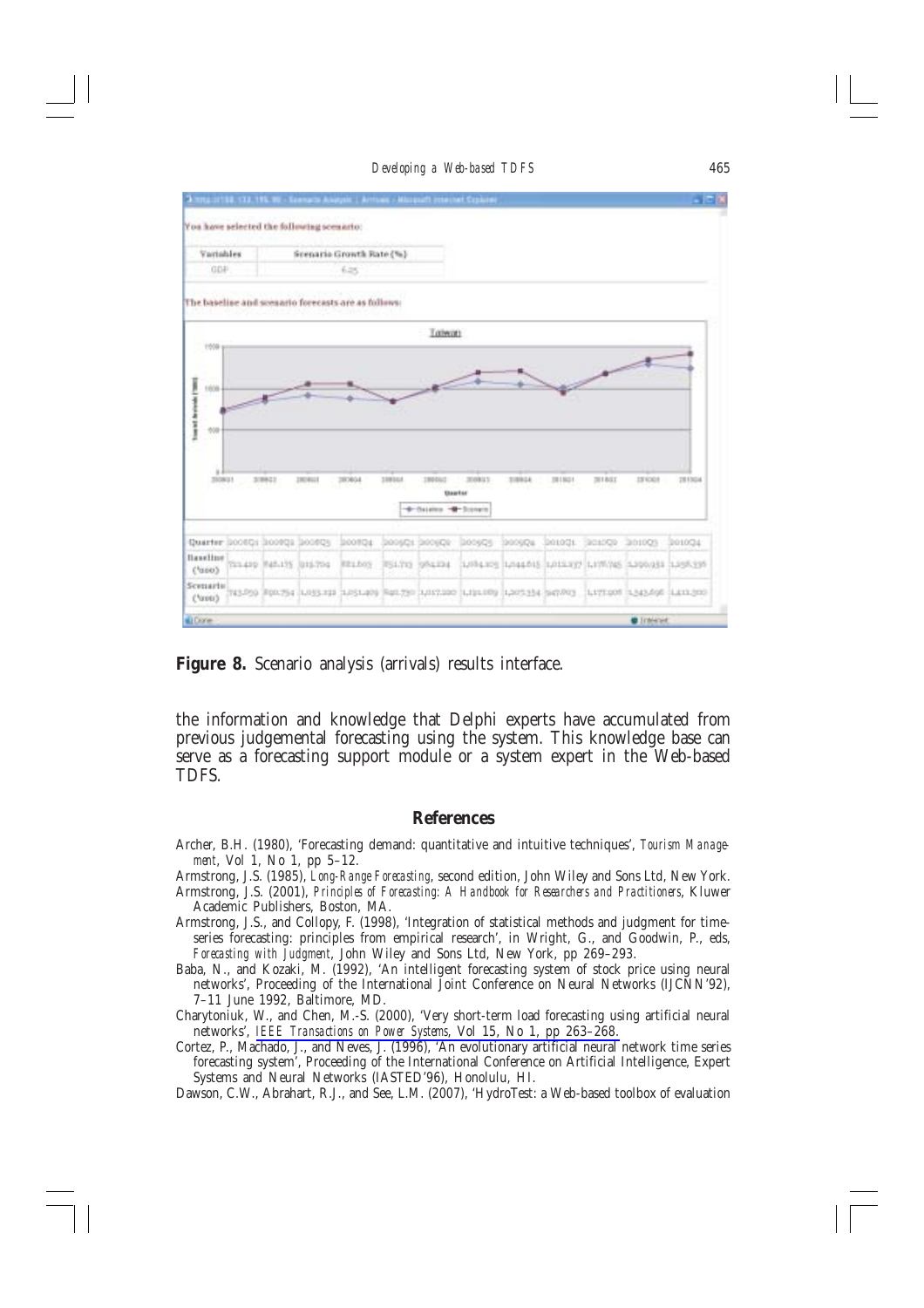metrics for the standardised assessment of hydrological forecasts', *Environmental Modelling &* Software, Vol 22, No 7, pp 1034-1052.

- Delbecq, A., Van de Ven, A., and Gustafson, D. (1975), Group Guide to Nominal Group and Delphi Processes, Scott, Foresman, Glenview, IL.
- Delen, D., Sharda, R., and Kumar, P. (2007), 'Movie forecast guru: a Web-based DSS for Hollywood managers', Decision Support Systems, Vol 34, No 4, pp 1151-1170.
- Edgell, D.L., Seely, R.L., and Iglarsh, H.J. (1980), 'Forecasts of international tourism to the USA', International Journal of Tourism Management, Vol 1, No 2, pp 109-113.
- Fildes, R., Goodwin, P., and Lawrence, M. (2006), 'The design features of forecasting support systems and their effectiveness', Decision Support Systems, Vol 42, pp 351-361.
- Goodwin, P. (2005), 'How to integrate management judgment with statistical forecasts', Foresight: The International Journal of Applied Forecasting, Vol 1, No 1, pp 8–11.
- Hiemstra, Y. (1994), 'A stock market forecasting support system based on fuzzy logic', Proceedings of the 27th Annual Hawaii International Conference on System Sciences, 4-7 January 1994, Maui. HI.
- Huang, G.Q., and Mak, K.L. (1999), 'Design for manufacture and assembly on the Internet', Computers in Industry, Vol 38, pp 17-30.
- Huang, G.Q., Yee, W.Y., and Mak, K.L. (2001), 'Development of a Web-based system for engineering change management', Robotics and Computer Integrated Manufacturing, Vol 17, pp 255-267.
- Huang, G.Q., Lee, S.W., and Mak, K.L. (2003), 'Collaborative product definition on the Internet: a case study', Journal of Materials Processing Technology, Vol 139, pp 51-57.
- Johansen, S. (1988), 'A statistical analysis of cointegration vectors', Journal of Economic Dynamics and Control, Vol 12, pp 231-254.
- Kallos, G., Kotroni, V., and Lagouvardos, K. (1997), 'The regional weather forecasting system SKIRON: an overview', Proceedings of the Symposium on Regional Weather Prediction on Parallel Computer Environments, University of Athens, pp 109-122.
- Kaynak, E., and Macauley, J.A. (1984), 'The Delphi technique in the measurement of tourism market potential: the case of Nova Scotia', Tourism Management, Vol 5, No 2, pp 87-101.
- Kaynak, E., Bloom, J., and Leibold, M. (1994), 'Using the Delphi technique to predict future tourism potential', Marketing Intelligence & Planning, Vol 12, No 7, pp 18-29.
- Khotanzad, A., Afkhami-Rohani, R., Lu, T.-L., Abaye, A., Davis, M., and Maratukulam, D.J. (1997), 'ANNSTLF - a neural-network-based electric load forecasting system', IEEE Transactions on Neural Networks, Vol 8, No 4, pp 835-846.
- Kim, K.-H., Park, J.-K., Hwang, K.-J., and Kim, S.-H. (1995), 'Implementation of hybrid shortterm load forecasting system using artificial neural networks and fuzzy expert systems', IEEE Transactions on Power Systems, Vol 10, No 3, pp 1534-1539.
- Kouwen, N. (2000), WATFLOOD/SPL9: Hydrological Model & Flood Forecasting System, University of Waterloo, Waterloo, available online from http://www.watflood.ca/.
- Kulendran N., and Witt, S.F. (2001), 'Co-integration versus least squares regression', Annals of Tourism Research, Vol 28, pp 291-311.
- Kuo, R.J. (2001), 'A sales forecasting system based on fuzzy neural network with initial weights generated by genetic algorithm', European Journal of Operational Research, Vol 129, pp 496-517.
- Li, G., Song, H., and Witt, S.F. (2005), 'Recent developments in econometric modeling and forecasting', Journal of Travel Research, Vol 44, No 2, pp 82-99.
- Li, X.-Y., Chau, K.W., Cheng, C.-T., and Li, Y.S. (2006), 'A Web-based flood forecasting system for Shuangpai region', Advances in Engineering Software, Vol 37, pp 146-158.
- Martin, C.A., and Witt, S.F. (1987), 'Tourism demand forecasting models: choice of appropriate variable to represent tourists' cost of living', Tourism Management, Vol 8, No 3, pp 233-246.
- Martin, C.A., and Witt, S.F. (1988), 'Substitute prices in models of tourism demand', Annals of Tourism Research, Vol 15, No 2, pp 255–268.
- Martino, J. (1983), Technological Forecasting for Decision Making, second edition, Elsevier, New York.
- Mentzas, J., Linardopoulos, I., and Assimakopoulos, V. (1995), 'An architecture for intelligent assistance in the forecasting process', Proceeding of the 28th Annual Hawaii International Conference on System Sciences (HICSS'95), 3-6 January 1995, Maui, HI, pp 167-176.
- Ministry of Tourism, New Zealand (2006), New Zealand Tourism Forecasts 2006-2012 Methodology Report, Ministry of Tourism, Wellington.
- Nelson, R.R., and Winter, S.G. Jr (1964), 'A case study in the economics of information and coordination: the weather forecasting system', The Quarterly Journal of Economics, Vol 78, No 2, pp 420-441.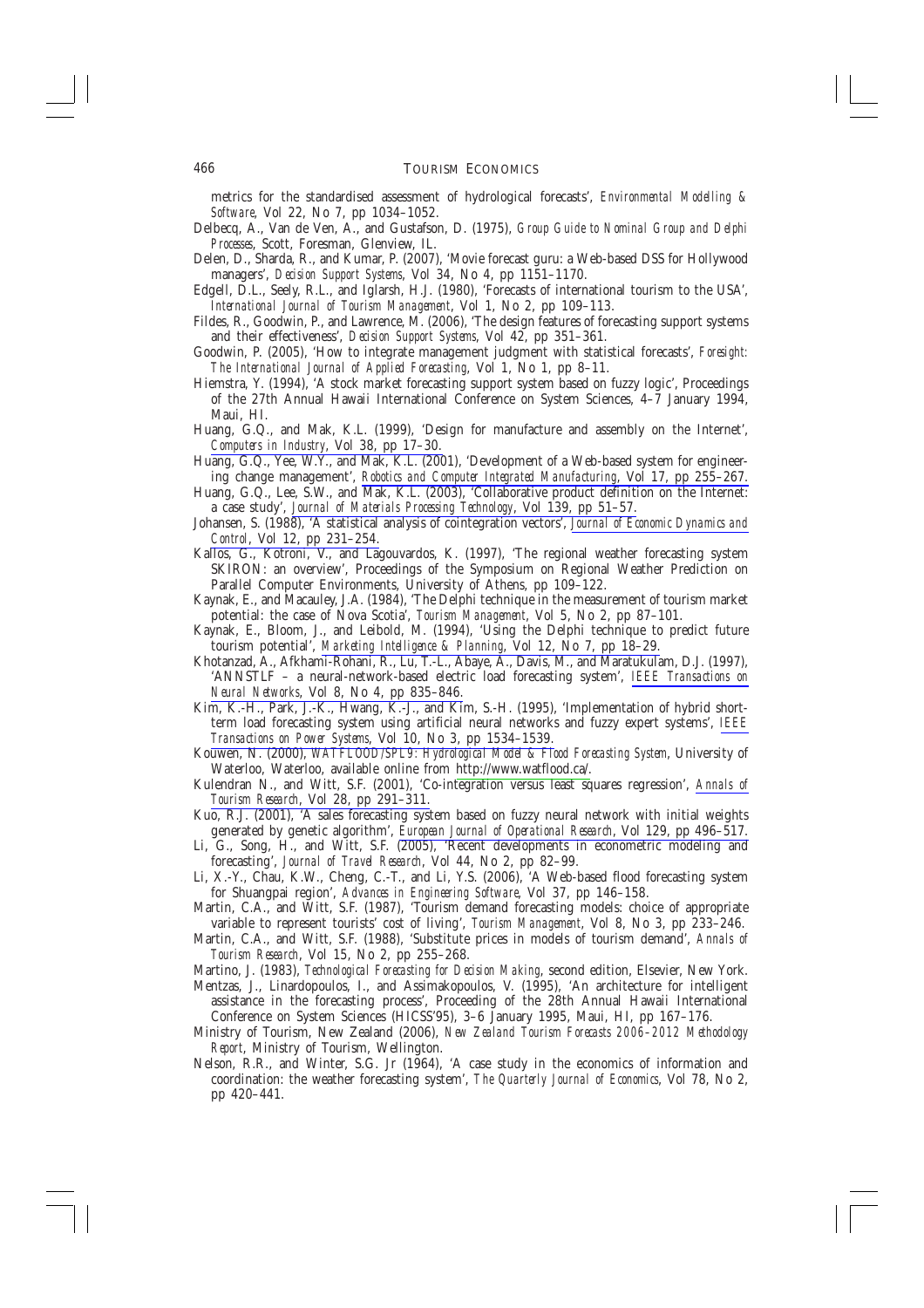- Nikolopoulos, K., and Assimakopoulos, V. (2003), 'Theta intelligent forecasting information system', Industrial Management and Data Systems, Vol 103, No 8/9, pp 711–726.
- Nikolopoulos, K., Metaxiotis, K., Assimakopoulos, V., and Tavanidou, E. (2003), 'A first approach to e-forecasting: a survey of forecasting web-services', Information Management and Computer Security, Vol 11, No 3, pp 146-152.
- Nikolopoulos, K., Patrikakis, C.Z., and Lin, B.-S. (2004), 'Forecasting systems for e-government', Electronic Government, Vol 1, No 4, pp 374-383.
- Nikolopoulos, K., Metaxiotis, K., and Assimakopoulos, V. (2006), 'E-forecasting: challenges and opportunities', International Journal of Business Performance Management, Vol 8, No 1, pp 93– 106.
- Organization for Economic Co-operation and Development (2003), National Tourism Policy Review of Australia, OECD, Paris.
- Patelis, A., Petropoulos, C., Nikolopoulos, K., Lin, B., and Assimakopoulos, V. (2005), 'Tourism planning decision support within an e-government framework', Electronic Government: An International Journal, Vol 2, No 2, pp 134-143.
- Petropoulos, C., Patelis, A., Metaxiotis, K., Nikolopoulos, K., and Assimakopoulos, V. (2003), 'SFTIS: a decision support system for tourism demand analysis and forecasting', Journal of Computer Information Systems, Vol 44, No 1, pp 21-32.
- Rowe, G., and Wright, G. (1999), 'The Delphi technique as a forecasting tool: issues and analysis', International Journal of Forecasting, Vol 15, pp 353-375.
- Sims, C. (1980), 'Macroeconomics and reality', *Econometrica*, Vol 48, pp 1-48.
- Song, H., and Witt, S.F. (2000), Tourism Demand Modelling and Forecasting: Modern Econometric Approaches, Pergamon; Oxford.
- Song, H., and Witt, S.F. (2003), 'Tourism forecasting: the general-to-specific approach', Journal of Travel Research, Vol 42, No 1, pp 65-74.
- Song, H., and Witt, S.F. (2006), 'Forecasting international tourist flows to Macau', Tourism Man*agement*, Vol 27, No 2, pp 214-224.
- Song, H., Romilly, P., and Liu, X. (2000), 'An empirical study of outbound tourism demand in the UK', Applied Economics, Vol 32, pp 611-624.
- Song, H., Witt, S.F., and Jensen, T.C. (2003a), "Tourism forecasting: accuracy of alternative econometric models', *International Journal of Forecasting*, Vol 19, No 1, pp 123-141.
- Song, H., Wong, K.F., and Chon, K. (2003b), 'Modelling and forecasting the demand for Hong Kong tourism', International Journal of Hospitality Management, Vol 22, pp 435-451.
- Stern, H. (2002), 'A knowledge-based system to generate Internet weather forecasts', Proceeding of the 18th Conference on Interactive Information and Processing Systems, Orlando, FL.
- Tavanidou, E., Nikolopoulos, K., Metaxiotis, K., and Assimakopoulos, V. (2003), 'eTIFIS: an innovative e-forecasting web application', Journal of Software Engineering and Knowledge Engineering, Vol 13, No 2, pp 215-236.
- Thomassey, S., and Fiordaliso, A. (2006), 'A hybrid sales forecasting system based on clustering and decision trees', Decision Support Systems, Vol 42, pp 408-421.
- Vermaak, J., and Botha, E.C. (1998), 'Recurrent neural networks for short-term load forecasting', IEEE Transactions on Power Systems, Vol 13, No 1, pp 126-132.
- Vilcahuamán, R., Meléndez, J., and de la Rosa, J.L. (2004), 'FUTURA: hybrid system for electric load forecasting by using case-based reasoning and expert system', in Topics in Artificial Intelligence, Series of Lecture Notes in Computer Science, Springer, Berlin.
- Witt, S.F., and Martin, C.A. (1987), 'International tourism demand models inclusion of marketing variables', Tourism Management, Vol 8, No 1, pp 33-40.
- Witt, S.F., and Witt, C.A. (1992), Modeling and Forecasting Demand in Tourism, Academic Press, London.
- Witt, S.F., and Witt, C.A. (1995), 'Forecasting tourism demand: a review of empirical research', International Journal of Forecasting, Vol 11, No 3, pp 447-475.
- Witt, S.F., Song, H., and Louvieris, P. (2003), 'Statistical testing in forecasting model selection', Journal of Travel Research, Vol 42, No 2, pp 151–158.
- Witt, S.F., Song, H., and Wanhill, S. (2004), 'Forecasting tourism-generated employment: the case of Denmark<sup>7</sup>, Tourism Economics, Vol 10, No 2, pp 167-176.
- Xu, X.W., and Liu, T. (2003), 'A Web-enabled PDM system in a collaborative design environment', Robotics and Computer Integrated Manufacturing, Vol 19, No 4, pp 315-328.
- Yeoman, I., and McMahon-Beattie, U. (2005), 'Developing a scenario planning process using a blank piece of paper', Tourism and Hospitality Research, Vol 5, No 3, pp 273-285.